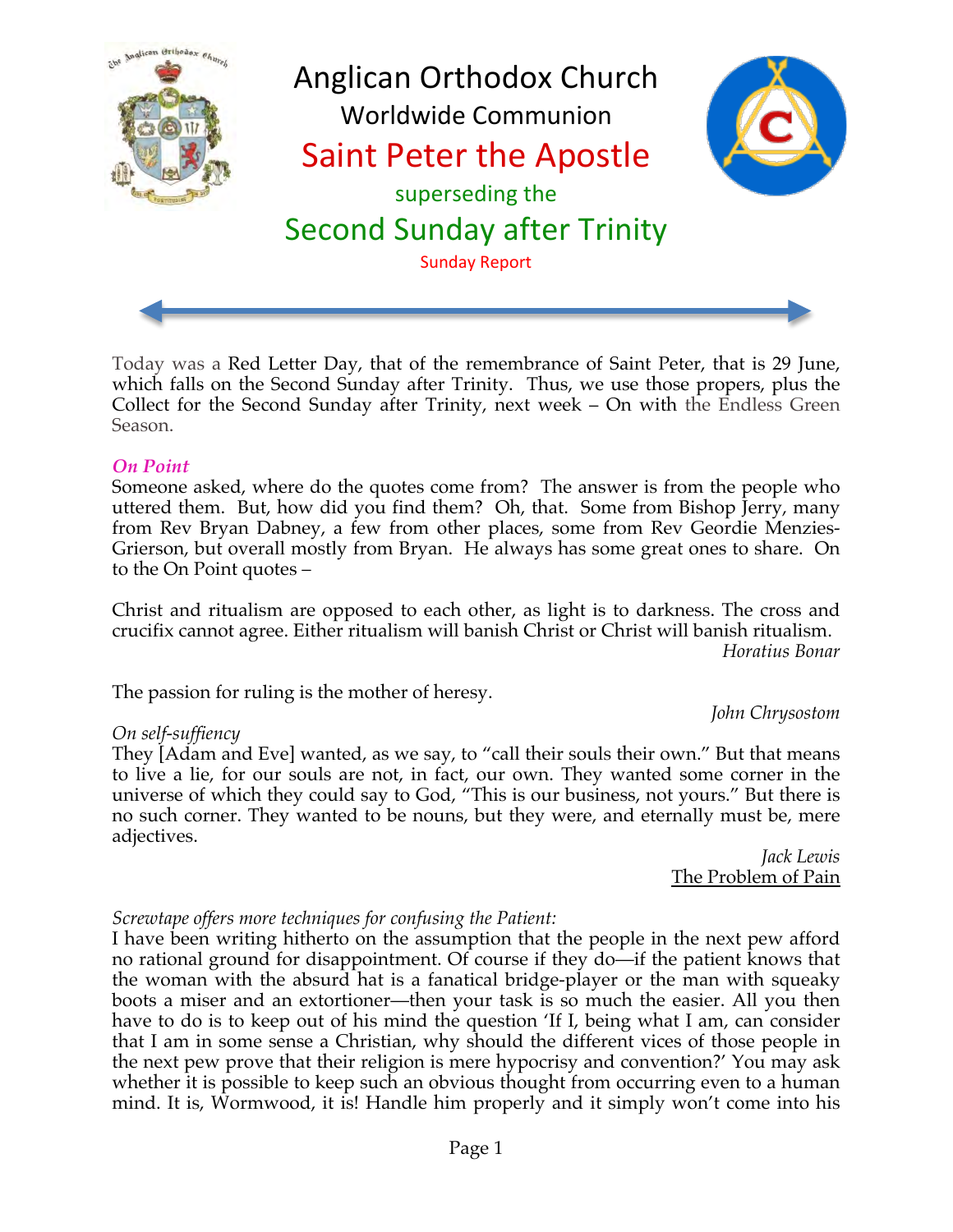head. He has not been anything like long enough with the Enemy to have any real humility yet. What he says, even on his knees, about his own sinfulness is all parrot talk. At bottom, he still believes he has run up a very favourable credit-balance in the Enemy's ledger by allowing himself to be converted, and thinks that he is showing great humility and condescension in going to church with these 'smug', commonplace neighbours at all. Keep him in that state of mind as long as you can.

> *Jack Lewis* The Screwtape Letters

The light of the righteous rejoiceth; but the lamp of the wicked shall be put out. *Proverbs 13:9*

And why call ye me, Lord, Lord, and do not the things which I say?

*St. Luke 6:46*

... I am the light of the world: he that followeth me shall not walk in darkness, but shall have the light of life.

*St. John 8:12*

For none of us liveth to himself, and no man dieth to himself. For whether we live, we live unto the Lord; and whether we die, we die unto the Lord: whether we live therefore, or die, we are the Lord's.

*Romans 14:7-8*

This know also, that in the last days perilous times shall come.

*II St. Timothy 3:1*

If we ever forget that we're one nation under God, then we will be a nation gone under. *Ronald Wilson Reagan* 20<sup>th</sup> century American president

Sometimes violence, even murder, isn't the worst thing you can do to a fellow human being. Stealing his soul, taking over the management of his conscience and his mind those are worse... Once the State consolidates its power to order what you think, it will know no restraint. If someone else can decide what you believe, you aren't human anymore; you aren't even you. You are at best a child, with no power, no dignity, no autonomy. It isn't even being done with legislation anymore. Who needs law, when anything a bureaucrat says, or a pressure group, has all the force of law?... Let Congress debate endlessly, to no purpose, while executive orders, bureaucratic fiats, and threats by special interest groups fundamentally transform America... The State's satanic lust for power will never be slaked until the human race isn't human anymore— just a herd of two- legged cattle to be driven wherever the rulers and the experts please.

> *Lee Duigon*  $20<sup>th</sup>$  and  $21<sup>st</sup>$  century American novelist When The State Owns Your Soul, 6-19-14

See if the law takes from some persons what belongs to them, and gives it to other persons to whom it does not belong. See if the law benefits one citizen at the expense of another by doing what the citizen himself cannot do without committing a crime. Then abolish this law without delay. If such a law is not abolished immediately it will spread, multiply and develop into a system.

*Frederic Bastiat* 19<sup>th</sup> century French economist and author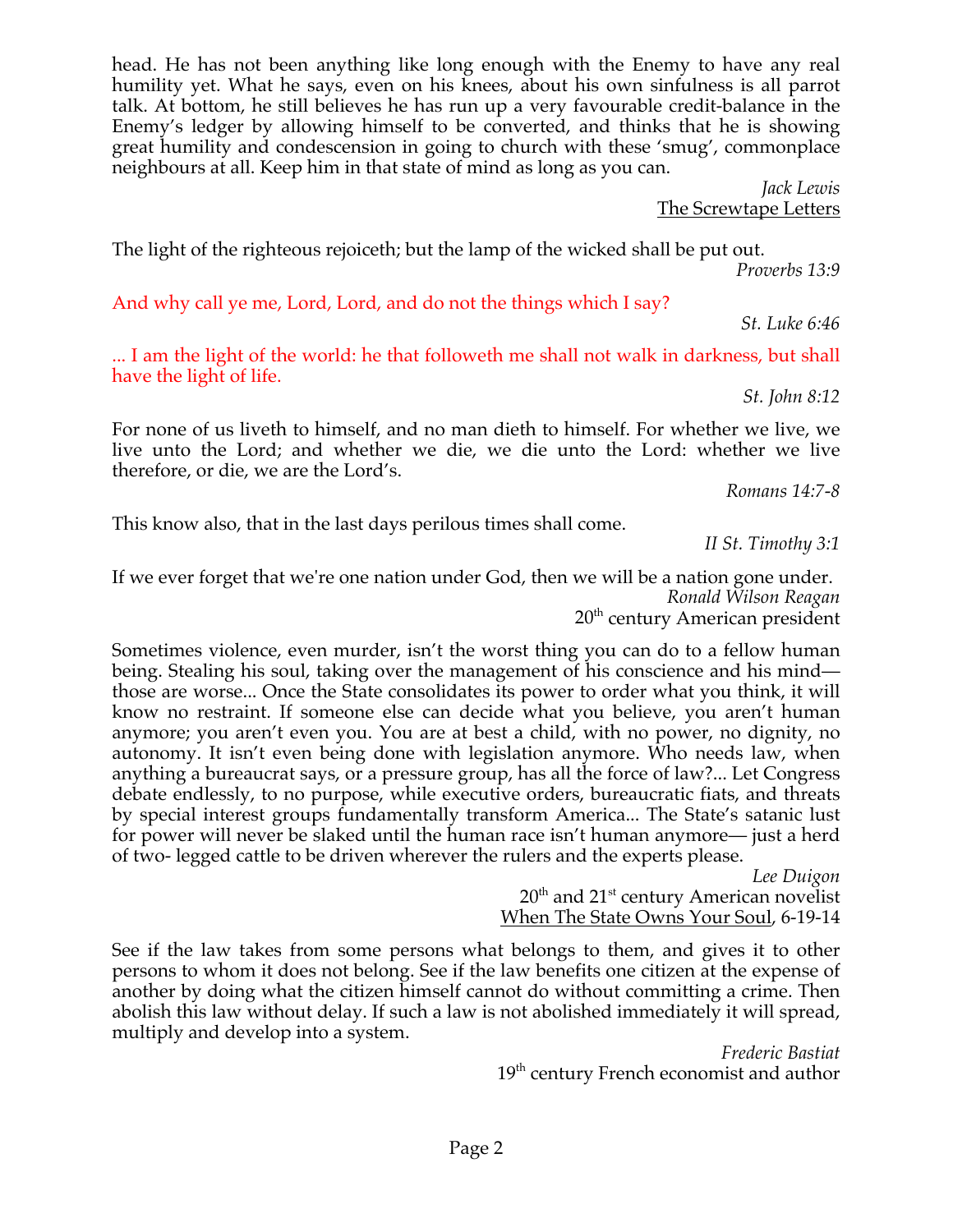Regardless of the particular problem facing Americans today, too often the first question asked is, "When is the government going to save us?" At the most fundamental level, this question is a socialist response to private concerns. Free men in a free society do not look to government for solutions to private matters. Why? Because government is not God; it cannot "give" to one unless it first takes away from another. The "taking" mechanism of big government is that characteristic which tramples upon the liberty of its citizens. We do not live in a free society when the government can take our property in the form of taxes and give it to others.

> *Al Benson, Jr. and Walter Donald Kennedy*  $20^{\text{th}}$  and  $21^{\text{st}}$  century American political commentators and authors Lincoln's Marxists, p. 48

The great lesson from [the Republican Primary Runoff in] Mississippi is that Republican means, more or less, that if elected the party will reward its major donors, who are just different than the Democrats' major donors. Policy differences are about different donors, not an actual agenda to shift the country in a different direction... [the] staffers and lobbyists [who] are so invested in keeping their gravy train going... will, while claiming to be Republicans, flood a Republican primary with [Democrat] voters to ensure their gravy train continues... But this becomes a longer term problem for the [GOP]. Its core activists hate its leadership... But its [leaders] are dependent more and more on large check writers to keep their power... [and these] are further and further removed from the interests of both the base of the party and Main Street... It is a system that cannot perpetuate itself... A [tea party conservative] win would have disrupted the flow of money and redirected a crony capitalist agenda through which many make millions. The establishment had far more to lose than conservatives had to gain and it showed... Unfortunately... as grassroots activists feel further and further removed and alienated from the party, it will become harder and harder [for the GOP] to win... I'm just not sure what the Republican Party really stands for any more other than telling Obama no and telling our own corporate interests yes. That's not much of a platform.

*Erick Erickson* 21<sup>st</sup> century editor of Redstate.com The Marionettes Remain Uncut, 6-25-14

### *Propers*

Each Sunday there are Propers: special prayers and readings from the Bible. There is a Collect for the Day; that is a single thought prayer, most written either before the refounding of the Church of England in the 1540s or written by Bishop Thomas Cranmer, the first Archbishop of Canterbury after the re-founding.

The Collect for the Day is to be read on Sunday and during Morning and Evening Prayer until the next Sunday. The Epistle is normally a reading from one of the various Epistles, or letters, in the New Testament. The Gospel is a reading from one of the Holy Gospels, Matthew, Mark, Luke and John. The Collect is said by the minister as a prayer, the Epistle can be read by either a designated reader (as we do in our church) or by one of the ministers and the Holy Gospel, which during the service in our church is read by an ordained minister.

The propers are the same each year, except if a Red Letter Feast, that is one with propers in the prayerbook, falls on a Sunday, then those propers are to be read instead, except in a White Season, where it is put off. Red Letter Feasts, so called because in the Altar Prayerbooks the titles are in red, are special days. Most of the Red Letter Feasts are dedicated to early saints instrumental in the development of the church, others to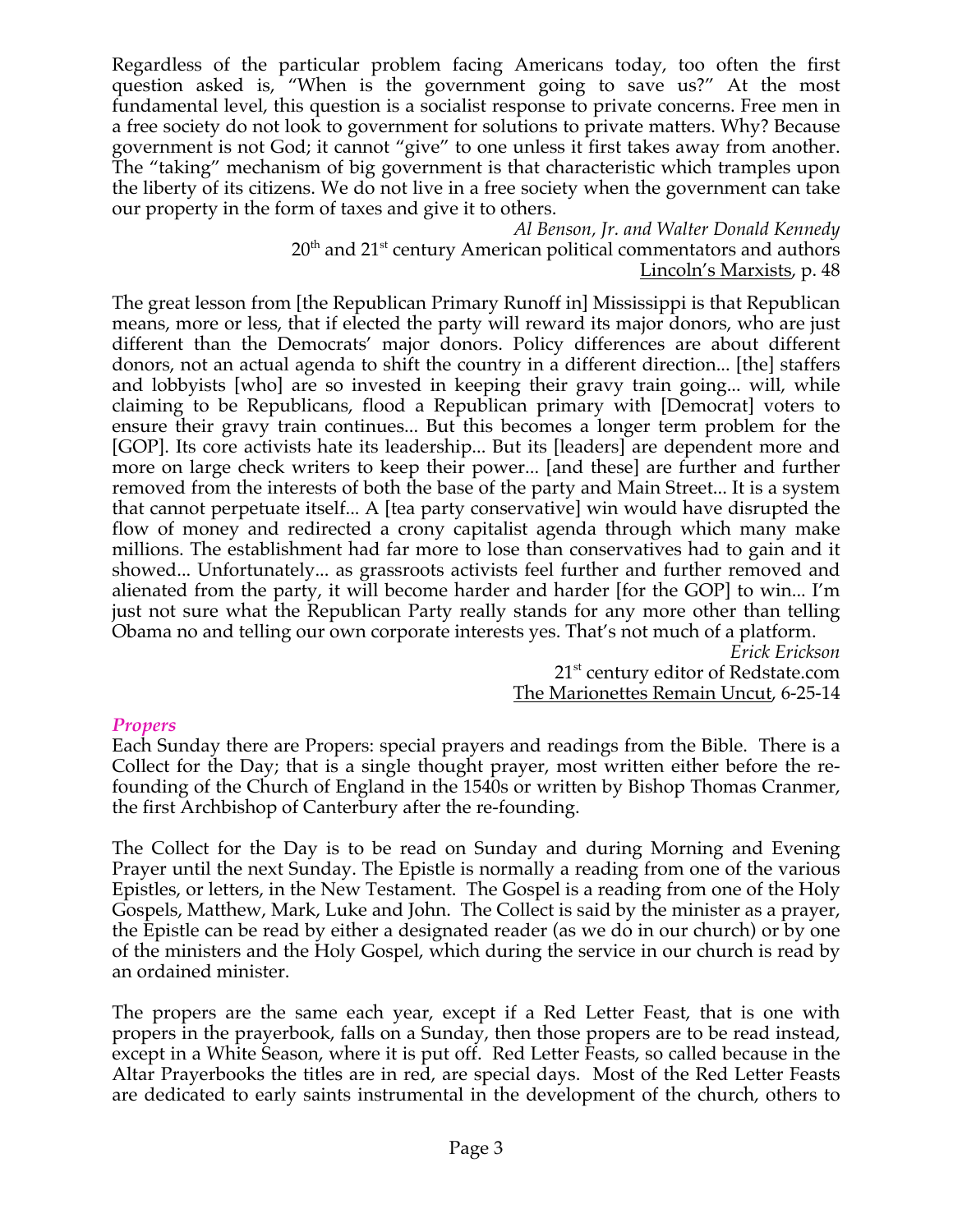special events. Some days are particularly special and the Collect for that day is to be used for an octave (eight days) or an entire season, like Advent or Lent.

As the observance of the Red Letter Day of the remembrance of Saint Peter, that is 29 June, falls on the Second Sunday after Trinity, we use those propers, plus the Collect for the Second Sunday after Trinity, Saint Peter's propers are found on Page 244-245, with the Collect first:

Saint Peter the Apostle. [June 29.] *The Collect.*

**ALMIGHTY** God, who by thy Son Jesus Christ didst give to thy Apostle Saint Peter many excellent gifts, and commandedst him earnestly to feed thy flock; Make, we beseech thee, all Bishops and Pastors diligently to preach thy holy Word, and the people obediently to follow the same, that they may receive the crown of everlasting glory; through the same thy Son Jesus Christ our Lord. *Amen*. **O**

The Collect for today the Second Sunday after Trinity is found on Page 191:

#### Second Sunday after Trinity. *The Collect.*

**LORD**, who never failest to help and govern those whom thou dost bring up in If thy stedfast fear and love; Keep us, we beseech thee, under the protection of thy good providence, and make us to have a perpetual fear and love of thy holy Name; through Jesus Christ our Lord. *Amen.* **O**

The Epistle for this morning comes from the Twelfth Chapter of the Acts of the Apostles, beginning at the First Verse:

**BOUT** that time Herod the king stretched forth his hands to vex certain of the church. And he killed James the brother of John with the sword. And because he saw it pleased the Jews, he proceeded further to take Peter also. (Then were the **BOUT** that time Herod the king stretched forth his hands to vex certain of the church. And he killed James the brother of John with the sword. And because he saw it pleased the Jews, he proceeded further to take Peter als and delivered him to four quaternions of soldiers to keep him; intending after Easter to bring him forth to the people. Peter therefore was kept in prison: but prayer was made without ceasing of the church unto God for him. And when Herod would have brought him forth, the same night Peter was sleeping between two soldiers, bound with two chains: and the keepers before the door kept the prison. And, behold, the angel of the Lord came upon him, and a light shined in the prison: and he smote Peter on the side, and raised him up, saying, Arise up quickly. And his chains fell off from his hands. And the angel said unto him, Gird thyself, and bind on thy sandals. And so he did. And he saith unto him, Cast thy garment about thee, and follow me. And he went out, and followed him; and wist not that it was true which was done by the angel; but thought he saw a vision. When they were past the first and the second ward, they came unto the iron gate that leadeth unto the city; which opened to them of his own ac- cord: and they went out, and passed on through one street; and forthwith the angel departed from him. And when Peter was come to himself, he said, Now I know of a surety, that the Lord hath sent his angel, and hath delivered me out of the hand of Herod, and from all the expectation of the people of the Jews.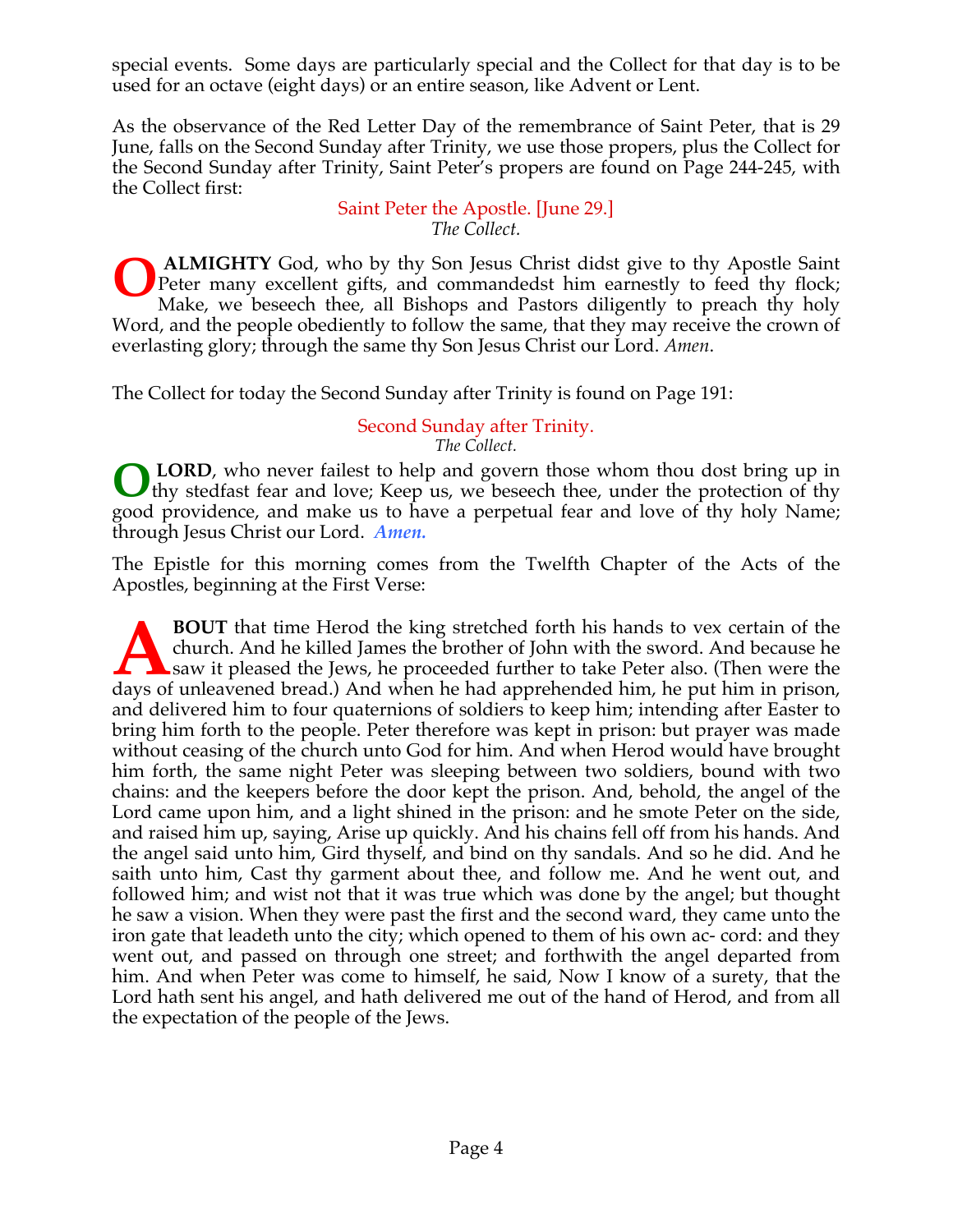The Holy Gospel for this morning comes from the Gospel according to Saint Matthew, the Sixteenth Chapter, beginning at the Thirteenth Verse:

**HEN** Jesus came into the coasts of Cæsarea Philippi, he asked his disciples, saying, Whom do men say that I the Son of man am? And they said, Some say that thou art John the Baptist: some, Elias; and others, Jeremias or one of the **WHEN** Jesus came into the coasts of Cæsarea Philippi, he asked his disciples, saying, Whom do men say that I the Son of man am? And they said, Some say that thou art John the Baptist: some, Elias; and others, Jeremias or and said, Thou art the Christ, the Son of the living God. And Jesus answered and said unto him, Blessed art thou, Simon Bar-jona: for flesh and blood hath not revealed it unto thee, but my Father which is in heaven. And I say also unto thee, That thou art Peter, and upon this rock I will build my church; and the gates of hell shall not prevail against it. And I will give unto thee the keys of the kingdom of heaven: and whatsoever thou shalt bind on earth shall be bound in heaven: and whatsoever thou shalt loose on earth shall be loosed in heaven.

### *Bishop Ogles' Sermon*

We are oft fortunate to get copies of Bishop Jerry's sermon notes. Today is one of those Sundays. Today's sermon starts off with the collect, and like always, it will give you a lot to consider in your heart.

**Second Sunday after Trinity 29 June 2014 Anno Domini** St Andrews Anglican Orthodox Church

#### Second Sunday after Trinity. *The Collect.*



**LORD**, who never failest to help and govern those whom

thou dost bring up in thy stedfast fear and love; Keep us, we beseech thee, under the protection of thy good providence, and make us to have a perpetual fear and love of thy holy Name; through Jesus Christ our Lord. *Amen.* **O**

 *15 And when one of them that sat at meat with him heard these things, he said unto him, Blessed is he that shall eat bread in the kingdom of God. 16 Then said he unto him, A certain man made a great supper, and bade many: 17 And sent his servant at supper time to say to them that were bidden, Come; for all things are now ready. 18 And they all with one consent began to make excuse. The first said unto him, I have bought a piece of ground, and I must needs go and see it: I pray thee have me excused. 19 And another said, I have bought five yoke of oxen, and I go to prove them: I pray thee have me excused. 20 And another said, I have married a wife, and therefore I cannot come. 21 So that servant came, and shewed his lord these things. Then the master of the house being angry said to his servant, Go out quickly into the streets and lanes of the city, and bring in hither the poor, and the maimed, and the halt, and the blind. 22 And the servant said, Lord, it is done as thou hast commanded, and yet there is room. 23 And the lord said unto the servant, Go out into the highways and hedges, and compel them to come in, that my house may be filled. 24 For I say unto you, That none of those men which were bidden shall taste of my supper.* (Luke 14:15-24)

This parable of today's text was given at the home of one of the chief Pharisees who had invited Christ to supper. It is doubtless that the invitation was made out of a cordial courtesy, but out of a contemptuous curiosity to learn more of how they might entrap the Son of God.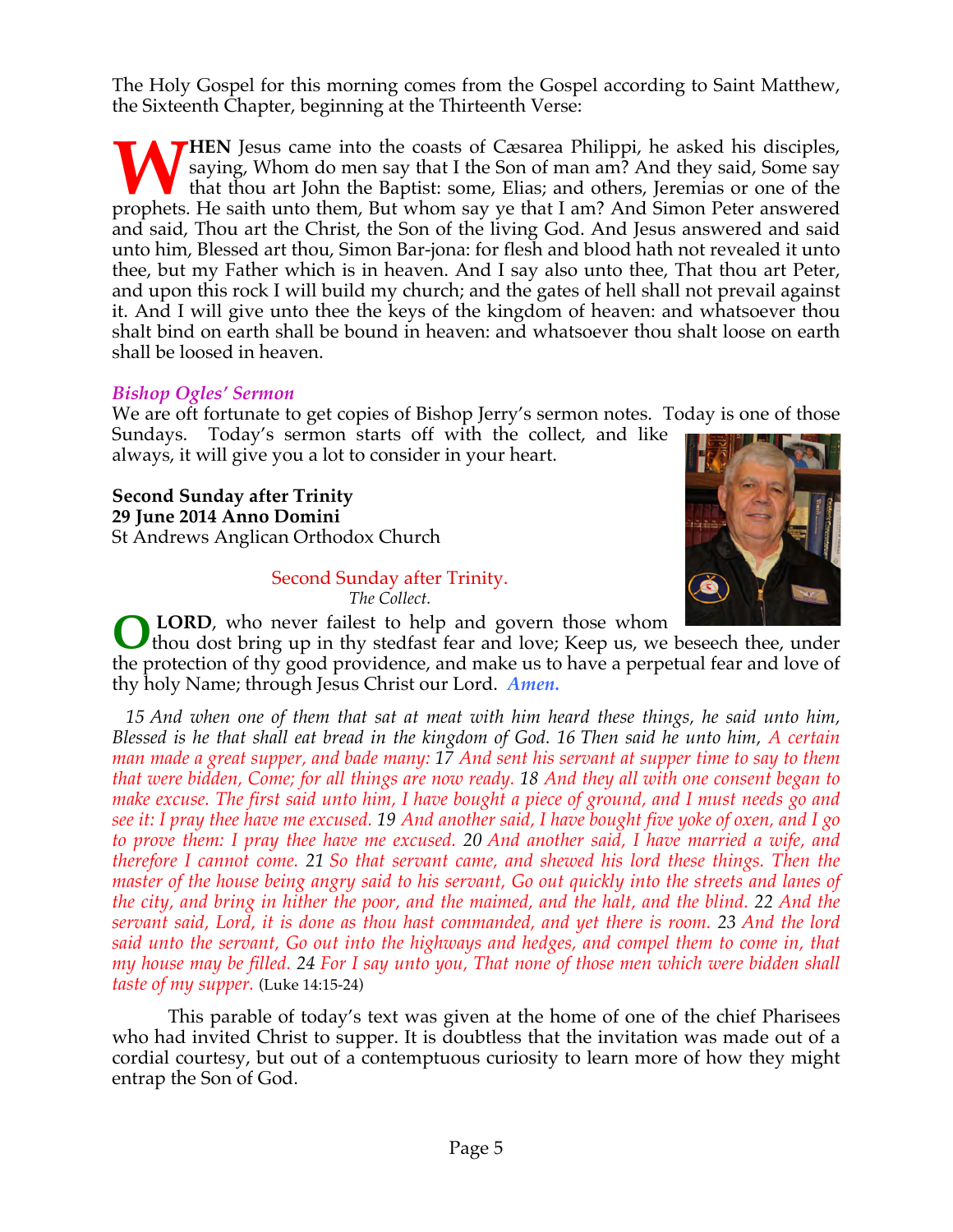The comment that precedes the parable is noteworthy of the casual piety with which many regard the means of salvation. *Blessed is he that shall eat bread in the kingdom of God.* The one posing the comment doubtlessly considered himself to be one of those blessed ones who would eat of that Bread in Heaven. Many of us simply assume that we shall be among the number and smugly look around at those whose destiny we may consider in doubt. The comment of Balaam seems to best describe this lot: *Who can count the dust of Jacob, and the number of the fourth part of Israel? Let me die the death of the righteous, and let my last end be like his*! (Num 23:10)

 The statement, of course, is a profound truth, but the way in which it is viewed from the personal perspective may be profoundly in error. Instead of concerning ourselves about our PRESENT righteousness, we are too focused on the end of the play – how we shall DIE! We must not occupy our time with undue emphasis on End of Time matters, but rather with those issues of life itself as it exist in the here and now. In order to walk from Jerusalem to Damascus, we must take EVERY step in between. Every step is as important as the last for, if one be missing, we shall not reach Damascus.

 *16 Then said he unto him, A certain man made a great supper, and bade many:* God is the 'certain man'. The Great Supper is Heaven itself. Those 'many' invited are the fullness of the Will of God for those to fill His Heaven at last. We do not know the number, but God certainly has a fixed knowledge of it. God has invited a great many to that Supper. Though an invitation may be received, it will benefit the recipient nothing at all if he fails to respond to the invitation. ("many are called but few are chosen" (Matt 20:16)

Certainly, if you hear these words and have read the Gospel, the invitation has been extended to you. But what will you do in response to the invitation? Are you presently too busy to come? Have you properties to look after that forbids your coming? Are the trifling concerns of the world preventing you? Compared to the salvation of your soul, every other consideration is trifling.

*17 And sent his servant at supper time to say to them that were bidden, Come; for all things are now ready.* Jesus is speaking to the Jewish guests who have early been invited to the Great Supper. They have not yet, at this point in His ministry, rejected Him officially. Those hereditary descendants of Abraham, Isaac, and Jacob – not because of bloodline and DNA, but because of geographic affinity – have been invited first to the Great Supper. "All things are made ready" in the great I AM – the Gift has been presented in the coming of Christ, the life of love and labor has been completed, the sacrifice of the Great Passover has been killed, and the first fruits of God in the Resurrection fulfilled. All is ready at great expense of the "Certain Man" who has extended the invitation. He is speaking, first, to those who have already received the invitation.

 *18 And they all with one consent began to make excuse. The first said unto him, I have bought a piece of ground, and I must needs go and see it: I pray thee have me excused.* Not a few, but ALL began to make excuse with one consent. It brings the fearful image to mind of all the Jews gathered on the paddock outside the balcony of Pontiius Pilate screaming Crucify Him! Crucify Him! "*His blood be upon us and our children*." (Matt 27:25) …and so it has been, and is today. Of what worth is a piece of ground which belongs to a dying world whose coming fiery death is a stark reality of prophecy? The surgeon has scheduled you for an appointment for surgery to remove a cancer that will certainly kill you soon if not removed. Afterwards, he is leaving for Africa for many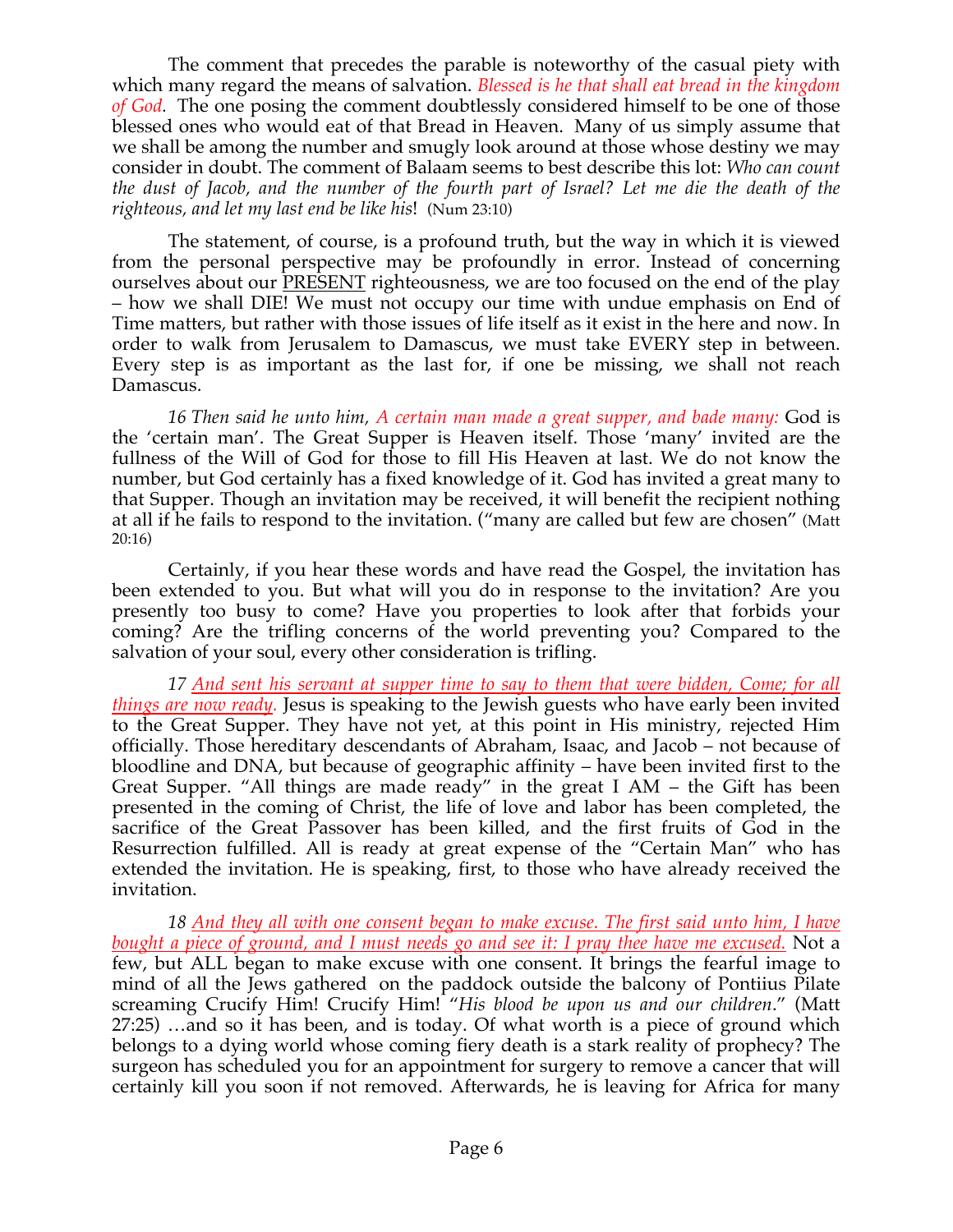months. What happens if you miss the appointment? Will an acre of ground loom more importantly to you than the life-saving surgery?

 *19 And another said, I have bought five yoke of oxen, and I go to prove them: I pray thee have me excused. 20 And another said, I have married a wife, and therefore I cannot come.* Certainly, oxen may be more important to the depraved of faith than coming to the Great Supper in Heaven. How can one night of nuptial bliss surpass the eternal joys of heaven. Did not God give the oxen, the land, the wife? Yet, we have no time for HIM! What is it truly that prevents inquiring men and women from coming all the way to Christ? It is the deceitfulness of riches: *He also that received seed among the thorns is he that heareth the word; and the care of this world, and the deceitfulness of riches, choke the word, and he becometh unfruitful*. (Matt 13:22) Remember the ship is like the Church. It is made for the sea just as the church is made to be in the world. But when the sea begins to get into the ship, and the world into the church, the resulting shipwreck will be tragic. Those who simply do not desire to serve will always have SOME excuse to delay. The longer the delay, the greater the thorns that choke away the remaining life until…it is too late!

 Bear in mind we do not discuss any ordinary invitation – it is issued by the King of all Kings. Is it wise to refuse? *21 So that servant came, and shewed his lord these things. Then the master of the house being angry said to his servant, Go out quickly into the streets and lanes of the city, and bring in hither the poor, and the maimed, and the halt, and the blind.* The purpose of God in bringing the full number of His Elect into the Kingdom will not be abrogated by the small wills and weaknesses of men. He will fill His Supper with those who respond in earnest to His invitation. – even if He must enlarge the list of those invited. So here, in accordance with His foreknowledge and providence from the beginning, He sends for those who will genuinely respond, outside those first invited: the poor, the crippled, the suffering, and the blind. We all may easily fit into this last category. Before we knew Christ, we were absolutely blind. *Have any of the rulers or of the Pharisees believed on him?* (John 7:48)

*22 And the servant said, Lord, it is done as thou hast commanded, and yet there is room.* The angels have expanded the list, yet still there remains room for others. Thank God that there does remain room for others, for those others are those who read, and the one who writes, these sermon notes. The maimed, the poor, the halt, and the blind have responded to the invitation ahead of those prominent ones who were privileged to come and have rejected the invitation. There is STILL room – even today!

*23 And the lord said unto the servant, Go out into the highways and hedges, and compel them to come in, that my house may be filled.* God sends His ministers into the four quarters of the earth seeking those who will respond to His gracious invitation. God will have His House filled with those who desire Heaven more than the riches of this world….not half-full, but wholly full with His predetermined number. The net is cast in the darkest depths of the sea where hope was forlorn and depravity beyond measure. The Gospel will go out to the heathen and the Gentiles. In fact, all of the Household of Israel – those who are Children of the Promise in Abraham. These does not require a blood heritage except the blood of Christ. It is doubtless that the Pharisees gathered around Christ understood fully His parable and were enraged by it. How could those vulgar Gentiles be placed ahead of them in gaining the privilege of Heaven? How, indeed? By faith!

*24 For I say unto you, That none of those men which were bidden shall taste of my supper.* Heaven will not be a home-delivery proposition. IN order to taste of its delicacies, we must come to it by way of the Householders Son. He has bought and paid for your invitation with His own Blood. He is the " *Way, the Truth, and the Life*" and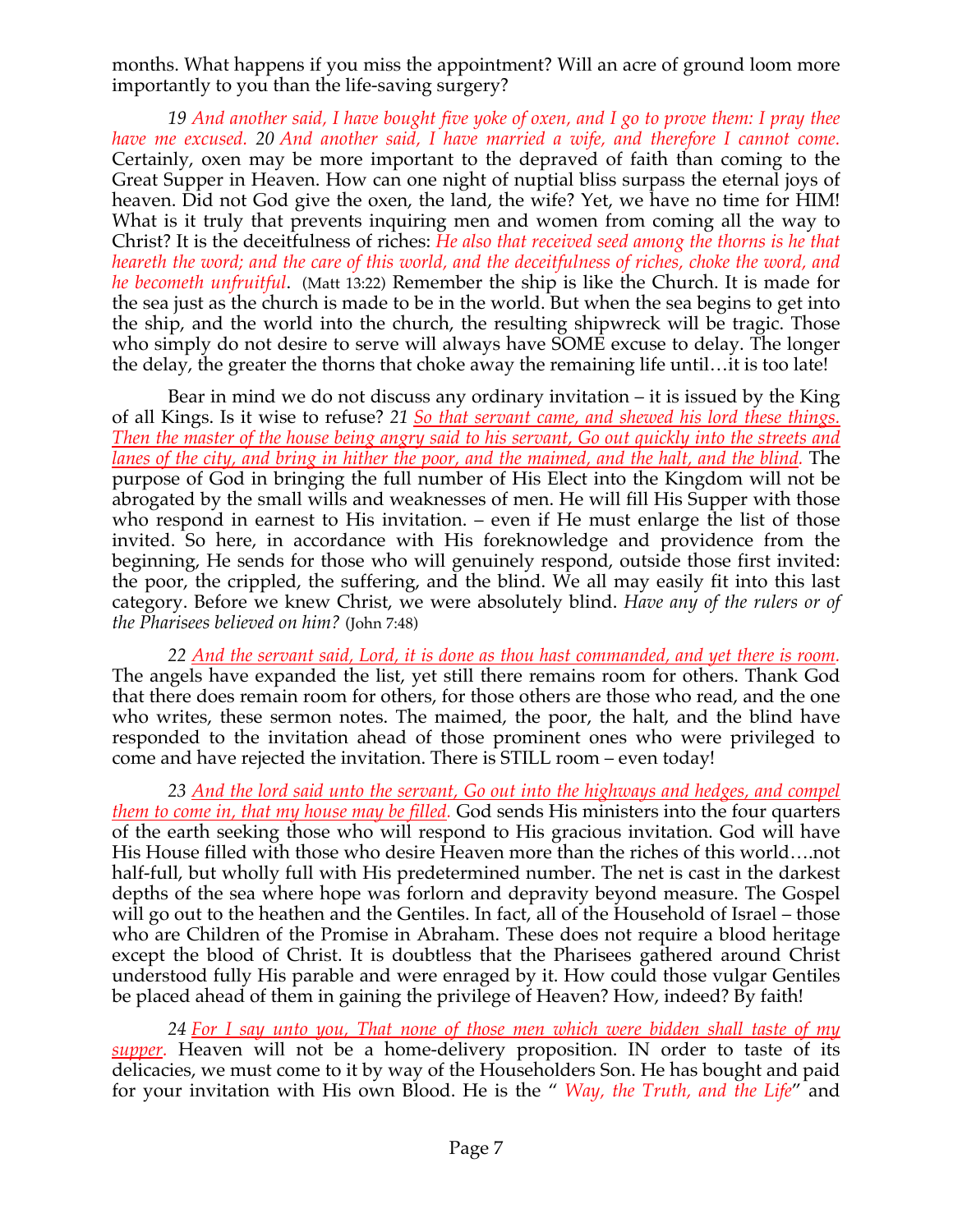none comes to the Father but by Him. How shall you trample His Blood underfoot by refusing the gracious invitation to come?

Jesus has sealed your invitation with these words: *Come unto me, all ye that labour and are heavy laden, and I will give you rest. Take my yoke upon you, and learn of me; for I am meek and lowly in heart: and ye shall find rest unto your souls. For my yoke is easy, and my burden is light.* (Matt 11:28-30)

# How have you responded?

# *Sermon – Reverend Jack Arnold - Time and Action Church of the Faithful Centurion - Descanso, California*

The weekly service for the Church of the Faithful Centurion was actually held on Saturday evening due to the presence of the Thomas Family (plus Scott) from Okinawa



 $\overline{a}$ 

and the propers used were those for the Second Sunday after Trinity.

Today's sermon brought the Collect, Epistle and Gospel together and is partly contained in the forewords above.

Consider these words from the Collect:

… who never failest to help and govern those whom thou dost bring up in thy stedfast fear and love; Keep us, we beseech thee, under the protection of thy good providence, and make us

to have a perpetual fear and love of thy holy Name…

We must acknowledge God will help and lead us if we will look to him for that help and leadership. We need His Help, in the form of the Holy Ghost, to direct our hearts, minds and souls to look to Him for that Help in our time of need.

Speaking of time of need; when do we need God? Only when we are falling short of perfection. That would be all the time, 24/7/365, all 52 weeks of the year. We always need God's help, sometimes we recognize the fact, and sometimes we do not. We pray to God that we will always recognize the fact and act upon it.

The Epistle is a great illustration of why we need guidance from the Holy Ghost all the time. If we want God's love, we have to love those around us. That is pretty easy. It is easy to love people. The problem is that we actually have to act on that claim of love, not just say we love them. That is slightly harder, but still very doable, with God's help. We have to give of our time and effort to help those around us who have problems. We have to give our 110% in our time and effort to help those around us. John tell us "And this is his commandment, That we should believe on the name of his Son Jesus Christ, and love one another, as he gave us commandment. And he that keepeth his commandments dwelleth in him, and he in him. And hereby we know that he abideth in us, by the Spirit which he hath given us."

So how far do we have to go to fulfill our obligation to love our fellow beings? We have a leader, Jesus Christ the righteous; and he is *not only* the Propitiation for our sins<sup>1</sup>, but who set the standard for our performance. As John reminds us, "He laid down his life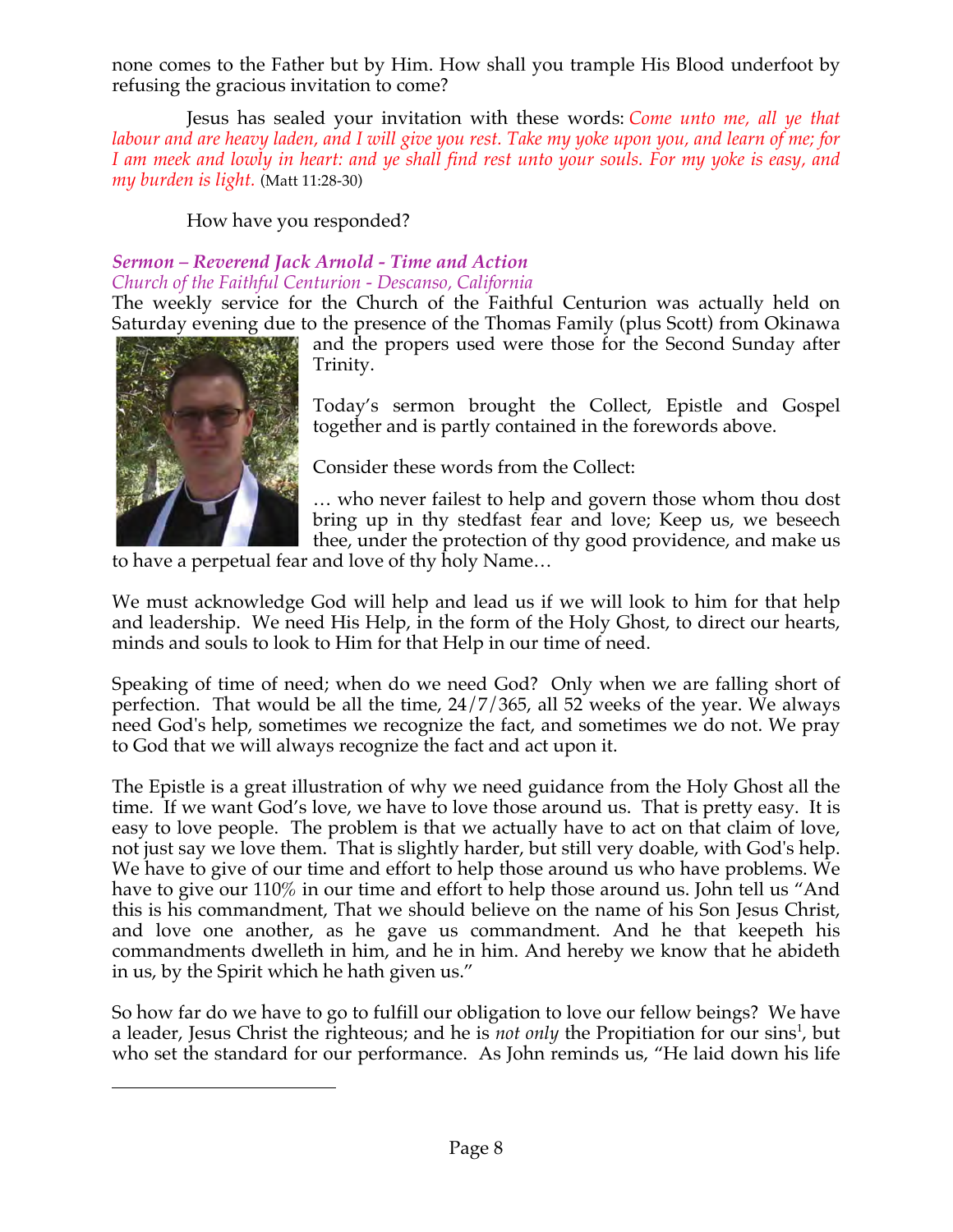for us." So, too much work or I don't have time are probably not valid excuses. We should not go straightaway to offer excuses, but put our minds and souls and bodies to work into actually loving our fellow beings.

Speaking of time, many times people put off church for other "more important" things, do you? Like the certain man who made a great supper, the Lord sets aside a time every week for us to worship with Him. Actually His time is pretty flexible. The Lord's worship can be done at times other than 1000 on Sunday morning if you really do have to work, you have weekend duty, you are on alert or something you really cannot get out of. But, where are your priorities? Is a football game, a fishing trip or just plain sleeping in the "reason" for your failing to show for the great supper? When you fail to plan ahead, you plan to fail. Always plan ahead, planning ahead is a plan to success.

The Gospel is about more than just going to church, it is about priorities. We need to put the things that are really important in the list of things to do above the things that are not really important. We need to think about what is important to us and to God. Sometimes they are different. Then, we need the Holy Ghost to get our priorities in order.

People do what is important to them. When they feel guilty they come up with excuses, but in reality, they please themselves. We should seek to please God and not ourselves.

So, what we need to do is ask the Holy Ghost for help to make God's agenda ours; thus when we please God, we please ourselves. A win – win situation.

If we do not make time for God, how do we expect Him to make time for us? If we will not diligently study the lessons He has left for us, how can we expect to know what He wants us to do?

Do you recall the words of GK Chesterton:

"Christianity has not been tried and found wanting; it has been found difficult and not tried."

We need to come to church and read the Bible so we can find out what God wants. But, the idea is not to find out what He wants so we can work around it or live with it, but rather live in it. That is a rather difficult concept for a lot of people. Think about the 613 Mosaic laws and the Pharisees who made a good living telling people how to comply with them to the letter and still do just what they wanted to do.

If we find out what God wants and decide to actually do it instead of avoid it, we are still faced with an often huge problem of where do we get the strength to accomplish this task. The answer is circular, from God, the Holy Ghost. He never asks us to do anything we cannot do good enough for Him if we rely on Him. Never.

Heaven is at the end of an uphill trail. The easy downhill trail does not lead to the summit.

The time is now, not tomorrow. The time has come, indeed. How will you ACT?

It is by our actions we are known.

## **Be of God - Live of God - Act of God**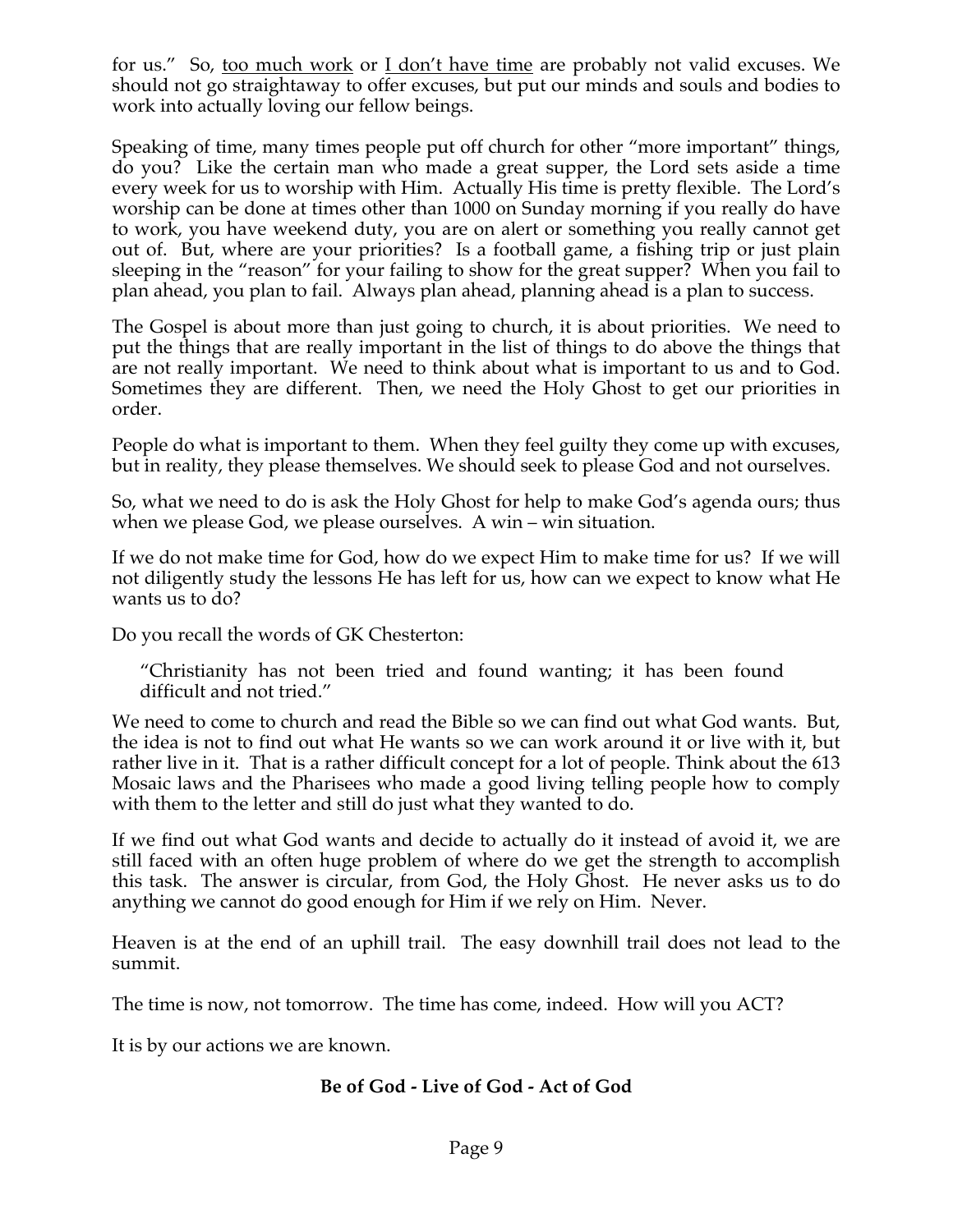### *Bishop Dennis Campbell's Sermon*

Bishop Dennis is a brilliant speaker. He is able to take biblical precepts and make them



perfectly understandable, even to me. Oft he provides the text of his sermons and I take the utmost pleasure in passing them on:

> **Healing for Souls** Psalm 23, Acts 15:11 Feast of Saint Peter June 29, 2014

There is sickness in our souls. Every one of us is afflicted with this sickness. Its symptoms and effects are everywhere. We see them in the daily crime and war reports we call "news." We see them in the way people talk, in the way they drive their cars, and in the way they treat one another. Few people will dispute the idea that the world would be infinitely better if people simply lived according to the commandments and principles found in the Bible. Yet it seems fewer still have any intention of even a half-hearted attempt to live by them. Such people are not always overtly evil, according to the standards of the world. They may even appear to be good. Yet a serious look into their psyches will reveal that they live for themselves rather than God. From the beginning they break the very first commandment, "Thou shalt have no other gods."

Why do people do this? It is because of the sickness of the soul we call sin. We are terminally ill with sin. And this illness causes us to do evil as surely as the flue causes us to run a fever. Sin is the disease; sins are the symptoms, death is the prognosis. "Death" as used here means separation from God. It means to be separated from Him now in this life, and to be separated from Him forever in eternity.

Separation from Him here is often recognized by a general feeling of dread, meaninglessness, and a deep, deep sense of discontentment in the soul. It is also expressed in the self-destructive ideas, and habits that harden into a life-style which increases our discontent and dread. The philosophers called this "existential angst." The Bible calls it being without God in the world. It calls it "darkenss" and it calls those in that.darkness, "lost." This is what I mean by the sickness of sin.

Separation from God in eternity is called, "hell." It is a place of suffering, where the fire never stops and the worm never dies. Terrible as that is, it is as nothing compared to the knowledge that, "I could have had Heaven. I could have had God. I could have gone to that place of eternal joy instead of this place of eternal sorrow. All I had to do was trust Jesus." According to the Bible, those in Hell are eternally "lost." So, today, at the very start of this emphasis on healing, I want to strongly emphasise the very single most important and absolutely necessary foundation of all healing. That foundation is the atoning life and death of the Lord, Jesus Christ.

There are millions of people who are willing to trust Jesus for this life but unwilling to trust Him with eternity. By that I mean they trust God to provide for their physical needs, but think they are going to get into Heaven by the merit of their own goodness. This is folly. Imagine yourself standing in front of God trying to convince Him to let you into Heaven by telling Him how good you were in life. Take your time. Time is meaningless there. You can take a decade or a century, though I doubt you will need it. Do your best to show yourself in the best light possible. After you are finished, imagine an angel coming before God with a Bible in his hand. Imagine him opening that Bible to Exodus 20 and reading the Ten Commandments. Now imagine another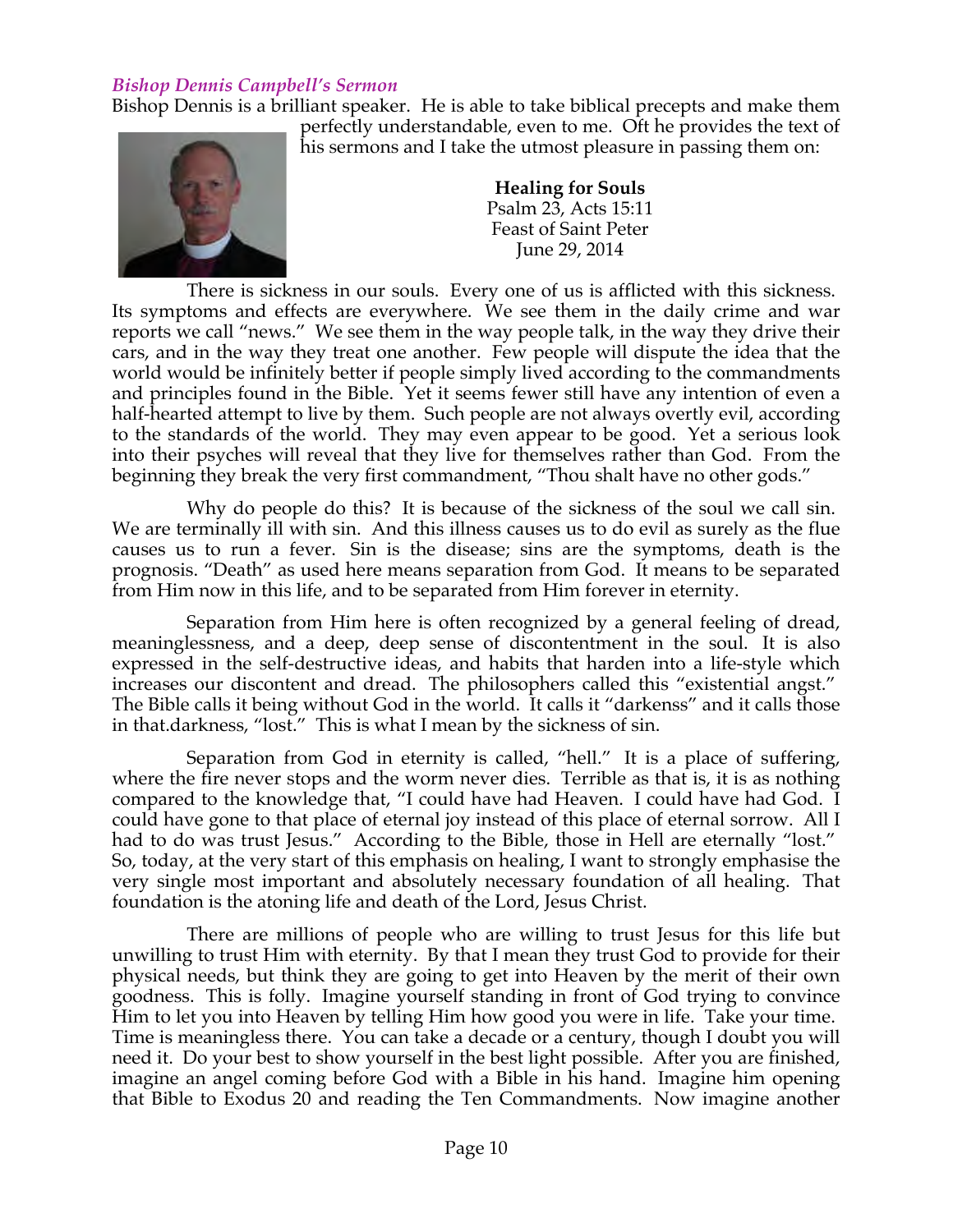angel coming to stand before God. This angel opens another book and begins to read a list of all the times and all the ways you have neglected to keep, or flagrantly broken each one of these commandments. These angels are like witnesses in a courtroom, and every time the second angel speaks, the fantasy of your own goodness is crushed by the reality of your sins. When he is finished, there can only be one conclusion; you will never enter Heaven on the merit of your own goodness.

The only way to enter Heaven is to let Jesus get you in. Jesus said, "I am the way, and the truth, and the life." He is the way to Heaven because He gave Himself for your sins. You have heard much about how Jesus took your sins on Himself and suffered your sentence on the cross. But that's only half of the Gospel. The other half is that He put His righteousness on you. So God spiritually speaking, no longer "sees" you sins. When He looks at you He sees only the righteousness of Christ, and you are welcomed into Heaven just as you would be if you had never sinned at all.

So the first part of spiritual healing is the healing of your soul from the penalty of your sins. You receive this healing by trusting what Jesus did on the cross to get you into Heaven. It is simply a matter of believing He is God in the flesh; that He died in your place for your sins, and you are forgiven and regarded by God as completely righteous and holy. We call this "faith," and I have just described the Biblical doctrine of justification by faith alone. It means we can't earn it by our good works. We simply trust God to give it to us through Christ. The Apostle Paul described it better than I. He wrote, "not by works of righteousness which we have done, but according to His mercy He saved us."

Those who trust Christ to heal them of the disease of sin have a different prognosis. We are going to live. There is still much therapy to endure. There is still medication and surgery to be done on our souls. But we are on the way to wellness. We are healed in our souls. It is that medication and therapy and surgery that I want to talk about next Sunday, for these are the means by which God works healing in your soul.

I hope you have let Jesus heal the disease of your sin. I hope you have asked Him to take your sins, and to give His righteousness to you. I hope you have consciously decided to stop trusting your own works, and to let His sacrifice on the cross make you acceptable to God. There will never be any further healing of your soul until you trust Jesus for eternity. You may drug away some of the pain of life. You may mask it through drugs like material wealth, worldly pleasures, self-indulgence, and other things that make you temporarily forget you are sick. But those things merely hide the symptoms. They don't cure the disease. In the end, you die in your soul, that eternal death I spoke of a few minutes ago. But there is no reason to allow this to happen to you. Trust Jesus. He will heal your soul.

## *Rev Bryan Dabney of Saint John's Sunday Sermon*

We are fortunate to have Bryan's Sunday Sermon. If you want people to come to The



Truth, you have to speak the truth, expouse the truth and live the truth. This is really a good piece and I commend it to your careful reading.

### **Second Sunday after Trinity**

The gospel was the parable of the great supper (St. Luke 14:16-24). The Rev. Matthew Henry noted that this parable illustrated our Lord's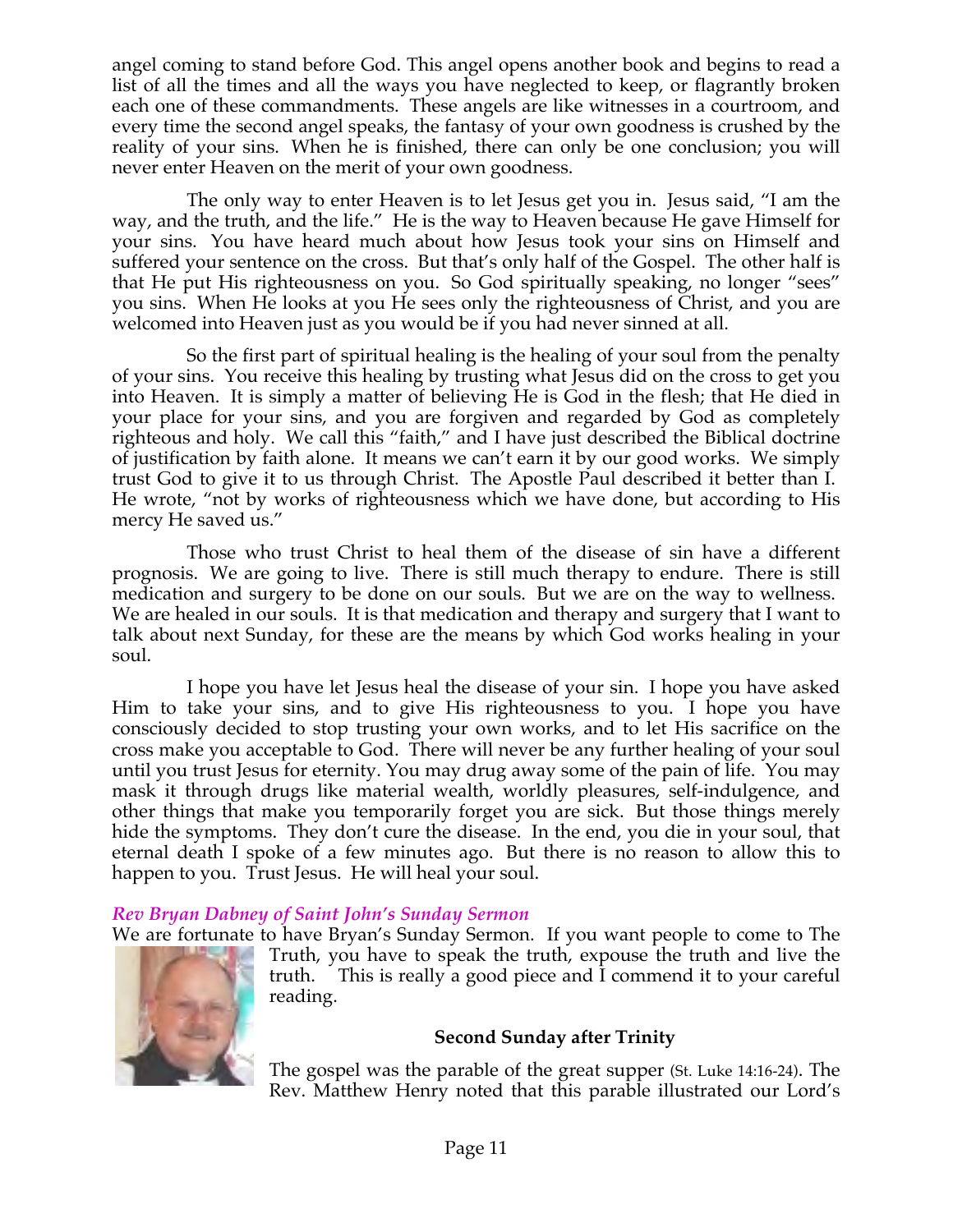presentation of the gospel message to the Jews of his generation. He bade them come to his supper that they might enjoy the benefits of the gospel and become what God had intended for them to be: the sons and daughters of God and co-heirs with Christ in glory.

We also learned from this parable that most would not accept, so our Lord then sent his servants to call those who were poor, the maimed, and the halt and the blind. Now these characteristics were not meant to be understood only in their literal sense, though our Lord does extend his calling to persons who are so afflicted.

Those whom he referred to as being poor match the description of those identified as such in the Beatitudes: Blessed are the poor in spirit: for theirs is the kingdom of heaven (St. Matthew 5:3). To be made fit for the kingdom of heaven, we must rid ourselves of those earthly desires and passions that conflict with the Christian life. Our Lord said, No man can serve two masters... (6:24a) which clarifies the point being made. Before we can truly know the love of God, we must first establish a relationship with him in Christ Jesus. To be poor with regard to the spiritual aspects of this world opens the way for us to be filled with the Holy Ghost. How many people who bear the name of our Lord are so poor in their spiritual life precisely because they are filled with the spirit of this world?

A maimed person is one who has been rendered unable to walk and must crawl to get around, or else have others assist him. The maimed are those who realize that their lives have been crippled by sin and are seeking to be relieved of their handicap by the Great Physician and Healer of men's souls. Jesus Christ offers us spiritual healing which we cannot get anywhere else. He also can heal us of our physical ailments as well, if it is within his purposeful will so to do. How many so-to-speak Christians are crawling through this life because they will not heed the Master's call and thus finding rest and healing for their souls?

The halt, or limping, are those who, though technically crippled, are able to get around. While having some capacity, they nevertheless see the need for a Saviour to assist them. How many Christians-in-name-only are so crippled in their faith that they simply hobble along through this life as they refuse to accept our Lord's calling to follow his path and keep his commandments and be healed?

The blind are those who have not the ability to see their way to spiritual happiness but desire to have a guide to God. They will come to our Lord's supper only if the true servants of God will lead them. How many who claim to know Christ are blind to him because they have placed their trust in false teachers and ministers: who have convinced them that God's word is flawed, or some how too vague for them to understand?

Those initially called might well be classed as spiritually poor, maimed, halt and blind much as the members of the current Laodicean church are, wretched, and miserable, and poor, and blind and naked (Revelation 3:14-19) . One's spiritual condition is therefore determined by whether or not one truly has a heart for God and desires to do his will as expressed in his word written. Is the Lord inside your heart, or is he outside knocking to come in?

Now let us consider the excuses of those who did not come the great supper. The first person called responded with, I have bought a piece of ground, and I must needs go and see it. As the Rev. Matthew Henry noted concerning this man, "His heart was so much on enlarging of his estate. Those that have their hearts full of the world and [are]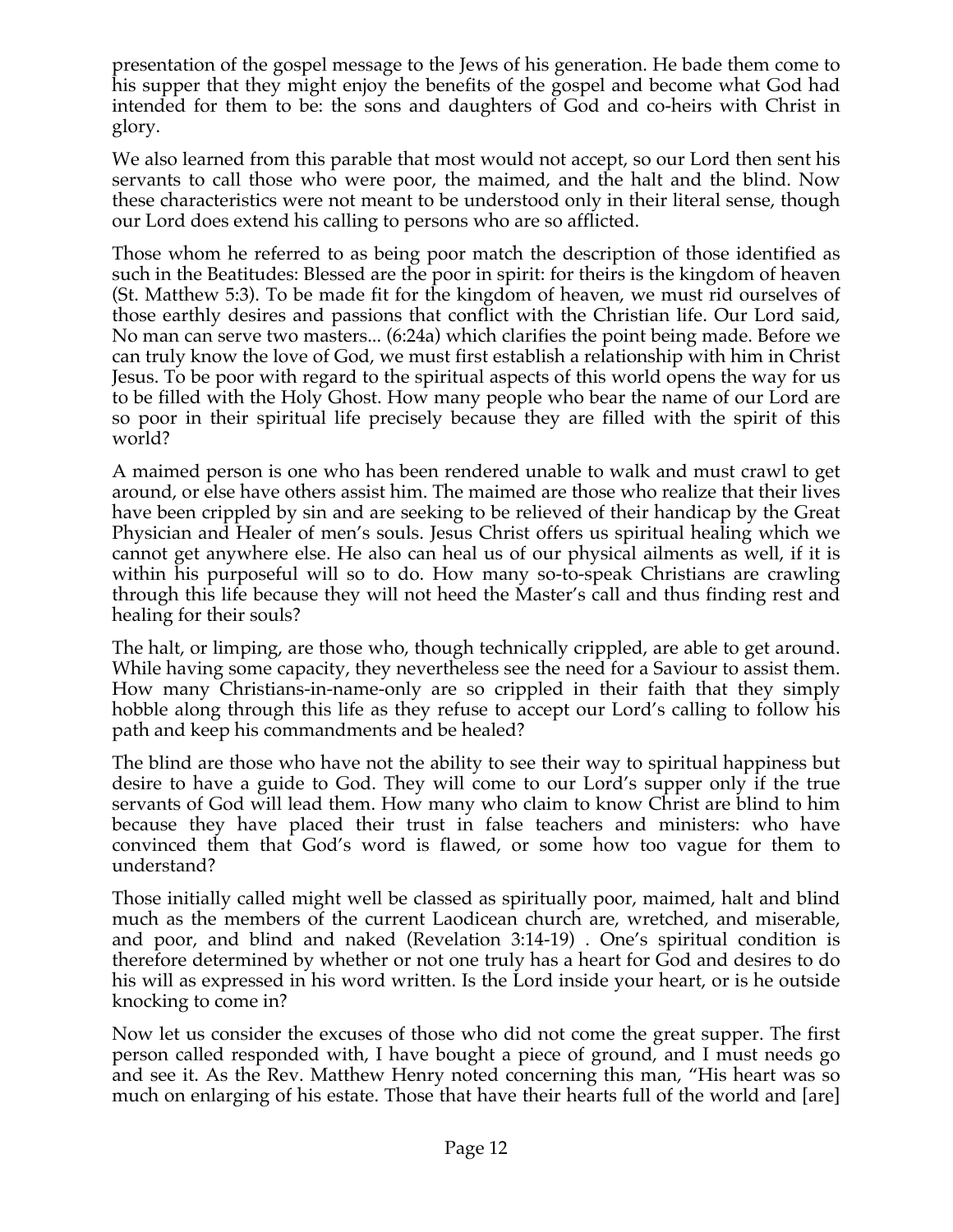fond of laying house to house and field to field, have their ears deaf to the gospel invitation." St. Paul once admonished, For ye see your calling, brethren, how that not many wise men after the flesh, not many mighty, not many noble, are called, but God hath chosen the foolish things of the world to confound the wise; and God hath chosen the weak things of the world to confound the mighty, and the base things of the world, and things which are despised, hath God chosen, yea, and things which are not, to bring to nought things that are: that no flesh should glory in his presence (I Corinthians 1:26-29). While there is nothing unbiblical in a person acquiring property; the real message here is: if you are putting the acquisition of earthly things ahead of communing with God, then you have no heart for him.

Many souls who bear the name of Christ know who he was, but not who he is. They go through this life bowing before the gods which hold their interest and their hearts. They have so compartmentalized their lives with everything they have to do to advance themselves during the week on one side, and a smidgen of time on Sunday (and maybe on Wednesday evenings) which is reserved for God on the other. God is not considered apart from the appointed time on their schedule and they rarely apply godly principles in their commercial interests much less their private moments. They do not understand that all of life is subject to God. What a rude awakening they will have on Judgment Day when they hear the words of our Lord, I never knew you, depart from me ye that work iniquity (St. Matthew 7:23b).

But before you take the position that such a view is too harsh, consider Article XIII of our Articles of Religion which states in part that, "Works done before the grace of Christ, and the inspiration of his Spirit, are not pleasant to God, forasmuch as they spring not of faith in Jesus Christ... " Just because one did a good work in the name of Jesus Christ does not mean that such a person is in fact a born-again believer in Jesus Christ. The unregenerated person's works possess no salvific qualities for no man can be saved by the works of the flesh apart from a lively faith in Jesus Christ, and a heart to do his will. Our Lord said, If ye love me, keep my commandments (St. John 14:15).

The second excuse given was that of a man who had purchased a yoke of oxen and had not tried them out. What could be more important for our spiritual health and wellbeing than our fellowship with the Lord? When other things are more important than spending time with the very person who suffered in our place— who made it possible for us to have eternal life— one would have to question that person's relationship with the Godhead. We should follow the example of David who said, I was glad when they said unto me, Let us go into the house of the LORD (Psalm 122:1). What greater joy is there? Who better than the King of kings and Lord of lords should we desire to break bread with? How can anyone who claims to love God, refuse such a wonderful offer? And yet, many who bear the name of Christ do so every day by rejecting God's word written because they want to live life on their terms and not on God's. They will miss heaven because they refused the calling of God's Son to come and feast with him.

At every administration of the Holy Communion, we obey the Lord's commandment to break the bread and drink from the cup of his table until he comes. We do so in remembrance of his sacrifice for us. And we rejoice in his offering of grace to us, for it is by means of his grace that have that blessed hope of eternal life in his kingdom. But in order to gain admission to his place of rest and reward, we must respond in the affirmative to his calling because his all sufficient grace is made available to whosoever will not "whosoever won't."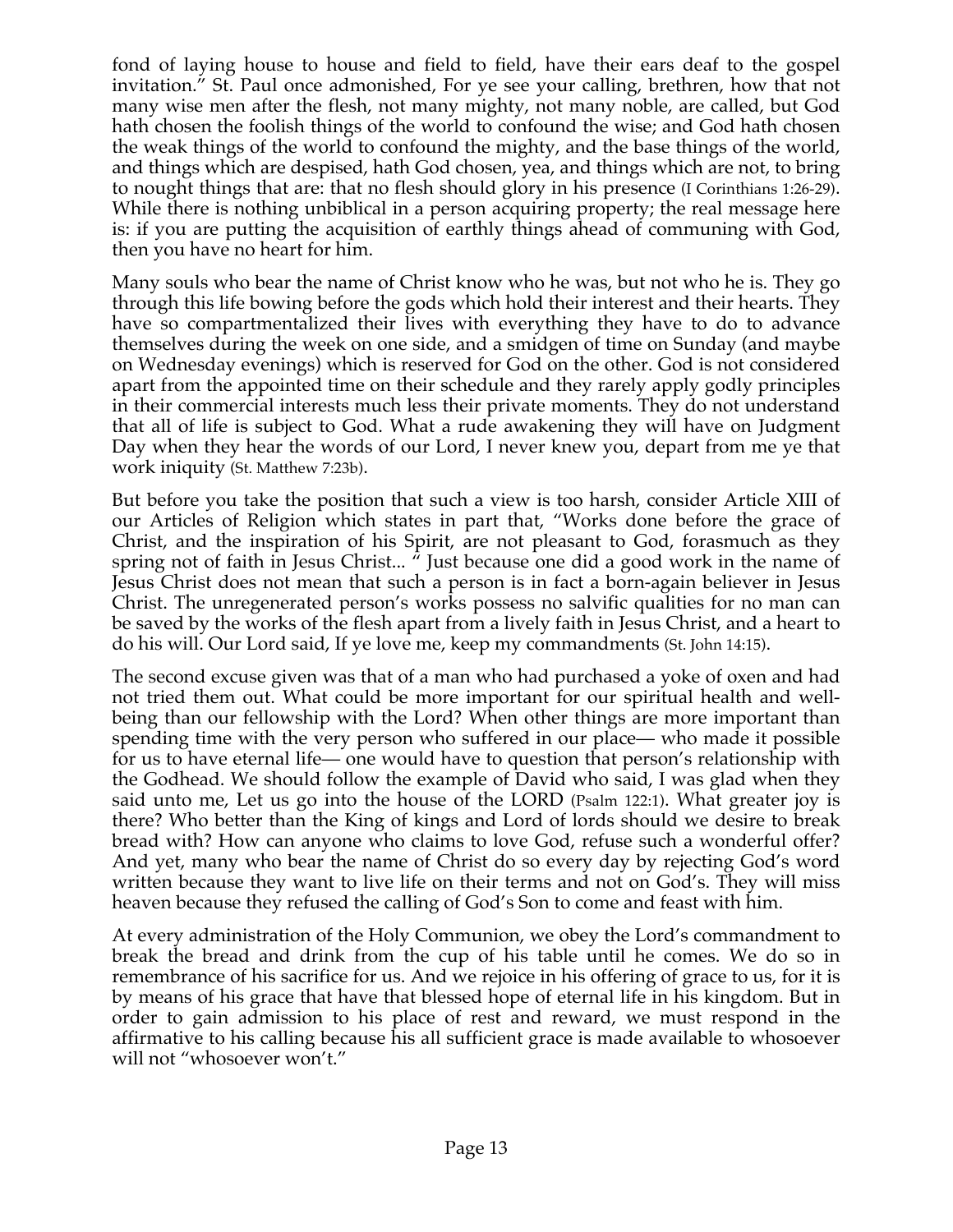The third excuse was made by one who had just taken a wife. The Law said that such would serve as an excuse for a man going to war (see Deuteronomy 20:7). But the issue at hand in our parable is incongruent with this excuse as one is being called to attend a feast and the Law did not excuse a man from his religious duties if he had recently taken a wife. As the Rev. Matthew Henry noted, "[The man] pretends that he cannot [come] when the truth is, he will not." Our Lord said, If any man come to me, and hate not his father, and mother, and wife, and children, and brethren, and sisters, yea and his own life also, he cannot be my disciple (St. Luke 14:26). What he meant is clear: he that would not love the Lord more than all else is not worthy to be called his disciple. We have to put the Lord first in all things.

When our Lord communicated this parable, he revealed the true spiritual states of those who were listening. Not many were willing to accept him as the Messiah much less follow his teachings because they had other plans in mind. The Devil loves to insinuate in our minds "other plans" that we would forget our true purpose which is to have fellowship with our Saviour. For it is only through such that we are freed from the tyranny of Satan's grasp. We are thus enabled to join the feast and fellowship with the very person who came into the world to save us because he first loved us, and laid down his life for us— taking the punishment that we rightly deserve— so that we could have a place in his kingdom forever.

We Christians have been redeemed from sin, death, Hell and the grave by the blood of Jesus Christ. So when he bids us come, we ought to, out of pure gratitude, drop what we are doing and come to him with praise and thanksgiving in our hearts for that is what a true child of God will do. May God touch your heart today to do his will and walk in his paths always.

Let us pray:

**TOLY** Father, you have given to us the gift of eternal life by means of the shed blood **HOLY** Father, you have given to us the gift of eternal life by means of the shed blood of thine only begotten Son, Jesus Christ ; may it please thee to inspire us to grow that it is the literature of the literature of the daily into his likeness; that being so transformed, we might be made more effective witnesses for thee in this sin-darkened world; and this we ask in his most precious name. Amen.

Have a blessed week, Bryan+

## *After Church Hospitality*

We need snack pictures! Come on, help us out!

#### *People in our Prayers* - http://faithfulcenturionprayerteam.blogspot.com/ **Why? Prayer is an extremely important activity.**

It is not that God knows not our needs, for He surely does. Yet, Jesus commanded us to ask God for those same needs. In addition to the obvious of asking God for help, offering thanksgiving and the like, prayer helps us focus our thoughts on how we might do God's work.

The Prayer Team of the Church of the Faithful Centurion was established to help our members and fellow Christians pray for those in need and to give thanks as well for the blessings we have been granted.

### **Who can be on the list? Do I have to be a member of the Church of the Faithful Centurion to be prayed for?**

No! The only qualification to be on the list is that you want our prayer team to pray for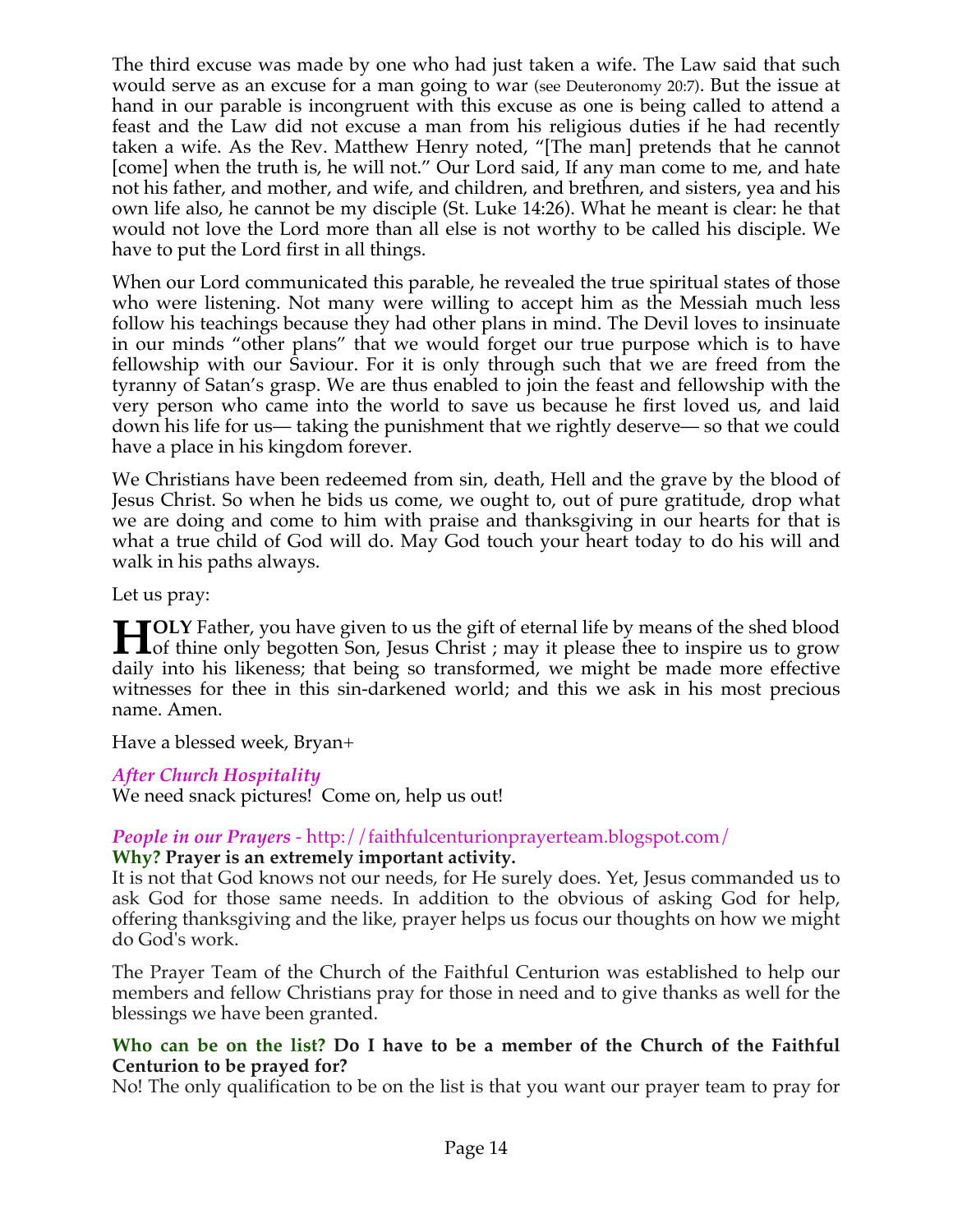you. We are Christians and are happy to pray for you, no matter who you are. If you want help from God, you are our kind of people.

### **What is the commitment from the prayer team?**

Each member of the team will pray for the desired outcome at last once per day.

### **How do I get myself or someone else on the prayer list?**

You can email one of the prayer team leaders: Jack - jack@faithfulcenturion.org or Dru dru@ faithfulcenturion.org, or call the church office at (619) 659-3608 or fill out a prayer card at church.

### **What should I ask for?**

Depends on what you want. Some people merely want God to be asked to heal their ills and be mentioned by their first name, others want a specific outcome and / or have more of their personal information known to the team. Ask for what you want. It is your desire and need for prayer the team is attempting to meet. For typical examples, see the list below.

### **Updating the Team**

If you are on our prayer list, or if you have submitted a person that you have asked us to pray for, please update one of the team members or Hap in person, by telephone or email. It helps to be able to pray specifically for these individuals including their specific needs; plus if they get better, it is nice to give thanks!

Please note that on the yellow (maybe green or orange if you get an old one) cards at church, you can ask that those to be prayed for have their names disseminated to the prayer team. Those names will be said in church and appear here. Or, you can ask that their names and purpose be kept confidential, then only Hap will know to pray for them.

#### *Prayer List Notice – If you have someone on the prayer list and their needs have changed, please let us know. We'd like to update our prayers to reflect the need and most important to give thanks!*

## *Travel*

The *Thomas Family* and *Scott Potter* are on travel from Okinawa, to San Diego, Phoenix and then around the Western United States for almost all of July. Please pray for their safe travels.

## *Birthday*

Terri Jennings celebrated her 58<sup>th</sup> Birthday on 26 April 2014.

### *Anniversary*

*Rev Rick and Virginia Reid* celebrated their 35th Anniversary on 7 April 2014.

## *Move*

*The Thomas Family* is now in Okinawa for a second short tour. Please pray for this new assignment to go well for Kurt and for Mary and the kids to make new friends. In particular pray that Kristyna and Mitchell will develop good friends and schoolmates there so as to further their development as both Christians and citizens. Give thanks the safe move and ask for continued good developments.

### *Departed*

*Sasha* left for home Friday, 20 June 2014. A very very special young lady with a husband and two children who had cancer for which all treatment had been tried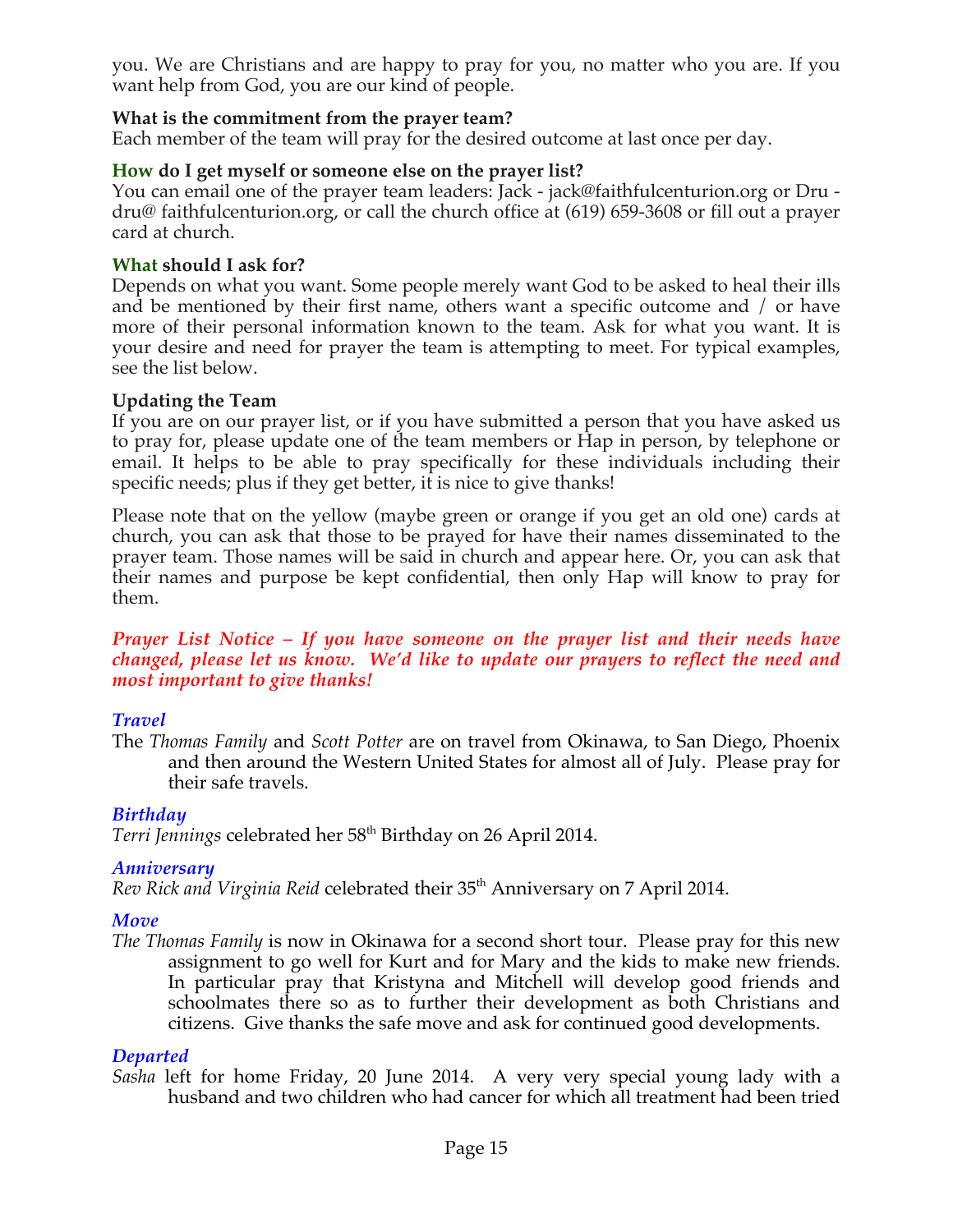unsuccessfully. Give thanks for Sasha's time here on earth and please pray for comfort, strength and understanding for her husband and their family. Please pray the family can let God carry their worry, fear and sorrow so that they can do their best.

- *Dennis* left to be with our Lord and Savior on 30 May 2014, after a relatively brief struggle with cancer. Please give thanks for His time here on earth and pray for comfort, strength and understanding for Linda his wife and their family. Please pray the family can let God carry their worry, fear and sorrow so that they can do their best.
- *Sherry Tester*, mother in law of Stephen Cord (Rev Jack's mentor during his almost four years at WGU) passed away after a heart attack on 16 May 2014. Please give thanks for her time here on earth and pray for comfort, strength and understanding for Charles, her husband of 56 years, as well as her daughter Jennifer, Stephen and their family. Please pray the family can let God carry their worry, fear and sorrow so that they can do their best.
- *Danahurt* passed away unexpectedly on or about 16 May 2014. Please pray for his Family and Friends as they adjust to this unexpected situation*.*
- *George Knoop,* age 78, a Missionary Aviation Fellowship member was murdered by a Haitian with a knife on 13 May 2014 while trying to help the people of Haiti. Give thanks for his time here on earth and pray for comfort for his family who remain behind. Neither freedom nor faith are free, please remember that before you turn from either.
- *Brian Smith* left for home on 21 April 2014, after a long battle with lung cancer; it cannot be said the cancer won, he is with the Lord in victory. He was able to do what he wanted and needed to do until two days before his death, for that we are all grateful. His only concern about leaving was for his wonderful wife Melany who of necessity remains behind. Please give thanks for his safe passage and pray that Mel will keep her trust in the Lord and let Him carry her worry. As a side note, today is Brian's birthday and we remember him the more.
- *Three hundred Korean high school students* perished in the sinking of Korean passenger vessel, SEWOL, on 16 April 2014. Please pray for peace of mind, soul and heart for the families of those who perished. Please give thanks for the bravery and compassion of PARK Ji Young, aged 22 years, who remained on board to help rescue as many souls as possible. She even gave a student her own life vest. Her body was later found floating in the frigid waters of the sea. Ask God to help the families deal with their grief.

### *Nearing the end of their time here on earth*

- *Jere Wolf* (Melanie Zimmer's dad) is nearing the end of his time here in the Shadowlands; Congestive Heart Failure and a blocked aortic valve are causing all kinds of problems and resulting in kidney shutdown. Treatment has failed. Jere has decided to go home and be with his family for his last bit here on earth. Please pray for Jere and his family, in particular his wife Doreen and daughters Cindy and Molly (or Melanie) to keep their faith strong in the Lord as he prepares for the trip home.
- *Alan* is a victim of metastasized colon cancer already destroying his liver. His youngest sister has put aside her hard-earned career to care for her brother in these days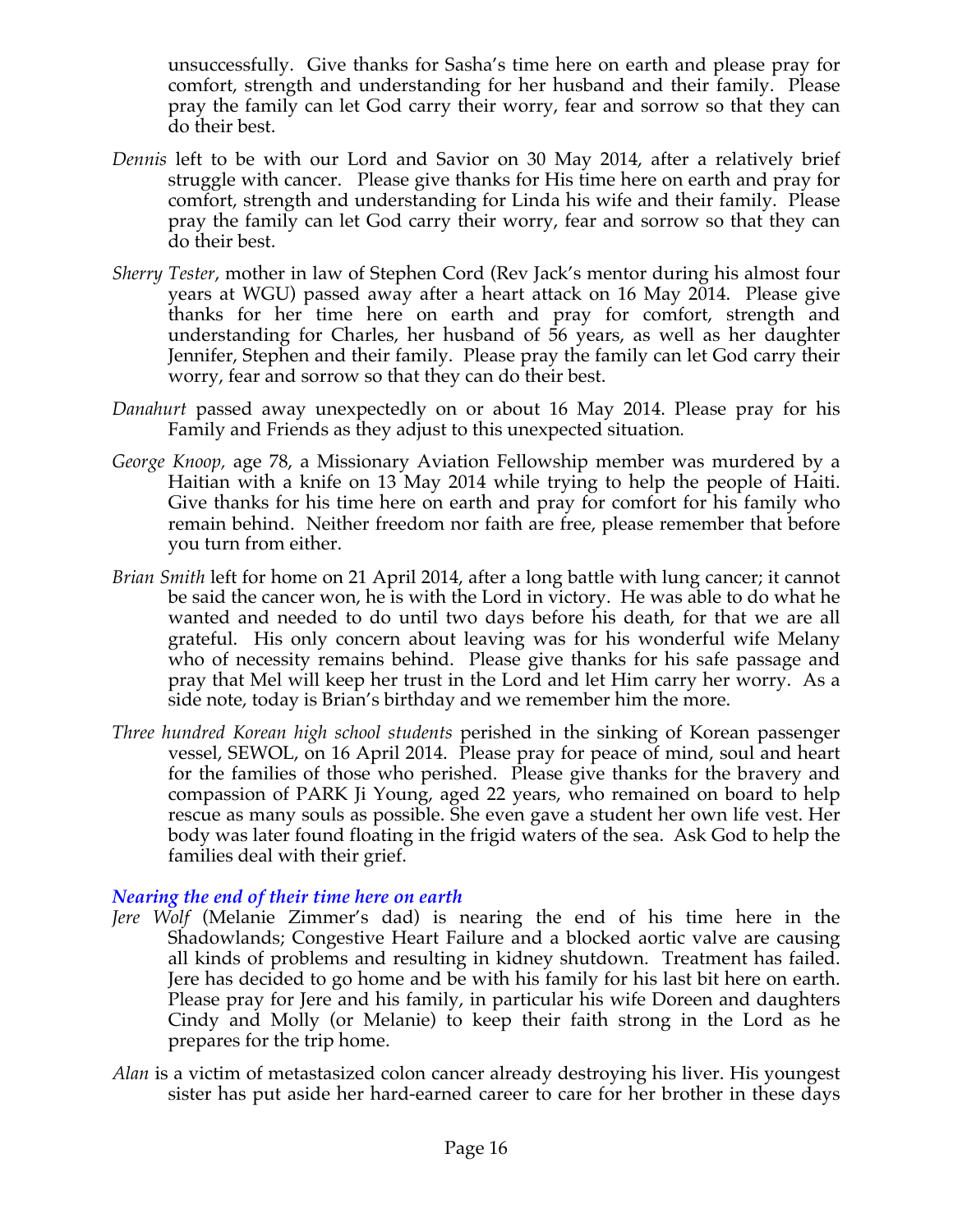on earth. Please pray for him as he prepares to go home to be with his family who have gone before him. Please pray for comfort, understanding, strength and guidance for Alan and his family who will of necessity remain behind.

- *Paul* has dementia but seems do be doing well in the Nursing Home today. Pray he will eat and that his family will be together in one accord as they take care of him
- *Saundra* is in ICU with congestive heart failure after a heart operation. She is aged and frail. Saundra is near the end of her time here on earth. Please pray for comfort, understanding, strength and guidance for Saundra and her family who will of necessity remain behind. Pray for the love of God to stay foremost in their hearts.
- *Polly* is in hospice care with dementia and spinal stenosis. Please pray for her as she prepares to go home to be with her family who have gone before her. Pray for the faith of her family to build and the transition to be good.

### *Homebound or Infirm*

- *Lily* is the caregiver of her elderly husband *Harold*; she fell down the stairs and has a break that will take six weeks before she can be on her feet again. Please pray for rapid healing for Lily and for a plan to form that will make things tolerable for both of them.
- *Paul* has dementia but seems do be doing well in the Nursing Home today. Pray he will eat and that his family will be together in one accord as they take care of him
- *Martha and Irene* both have Alzheimer's Disease. Pray that their hearts will stay close to Jesus.
- *Walter* has many health issues and is growing weaker and weaker. Pray Walter will learn to be able to swallow correctly.
- *Joan* has had serious medical problems that have kept her confined. On 26 September 2013, she took a fall. Please pray that in the weeks ahead her health will remain stable.
- *Lou* has aspiration pneumonia. Please pray for the infection to be knocked down and for her continued recovery.
- *Norma, Sara's mother* is in a state of deteriorating health, both physically and mentally, with both dementia and Alzheimer's. She is slowly drifting away, though she still recognizes Sara and prayer gives her a sense of peace. Please pray for both Sara and her mother to put their cares and worries on God's shoulders so they can deal with the many problems involved.

## *In need of a miracle or understanding of God's Plan*

*Dennis*, nephew in law of Rev Rick Reid, had a seizure at work on 28 April 2014, and was hospitalized at the Erlanger Hospital in Chattanooga, TN; he went home; he is back in Emory Hospital, Atlanta, Georgia after complaining of what he thought were migraine headaches. An evaluation found a mass of veins enlarged on right side of brain called arteriovenous malformation (AVM). This is an abnormal connection between arteries and veins. An AVM is usually dates to birth. It can develop anywhere in the body but occurs most often in the brain or spine. A brain AVM, which appears as a tangle of abnormal arteries and veins, can occur in any part of your brain. Blood vessels an rupture, causing bleeding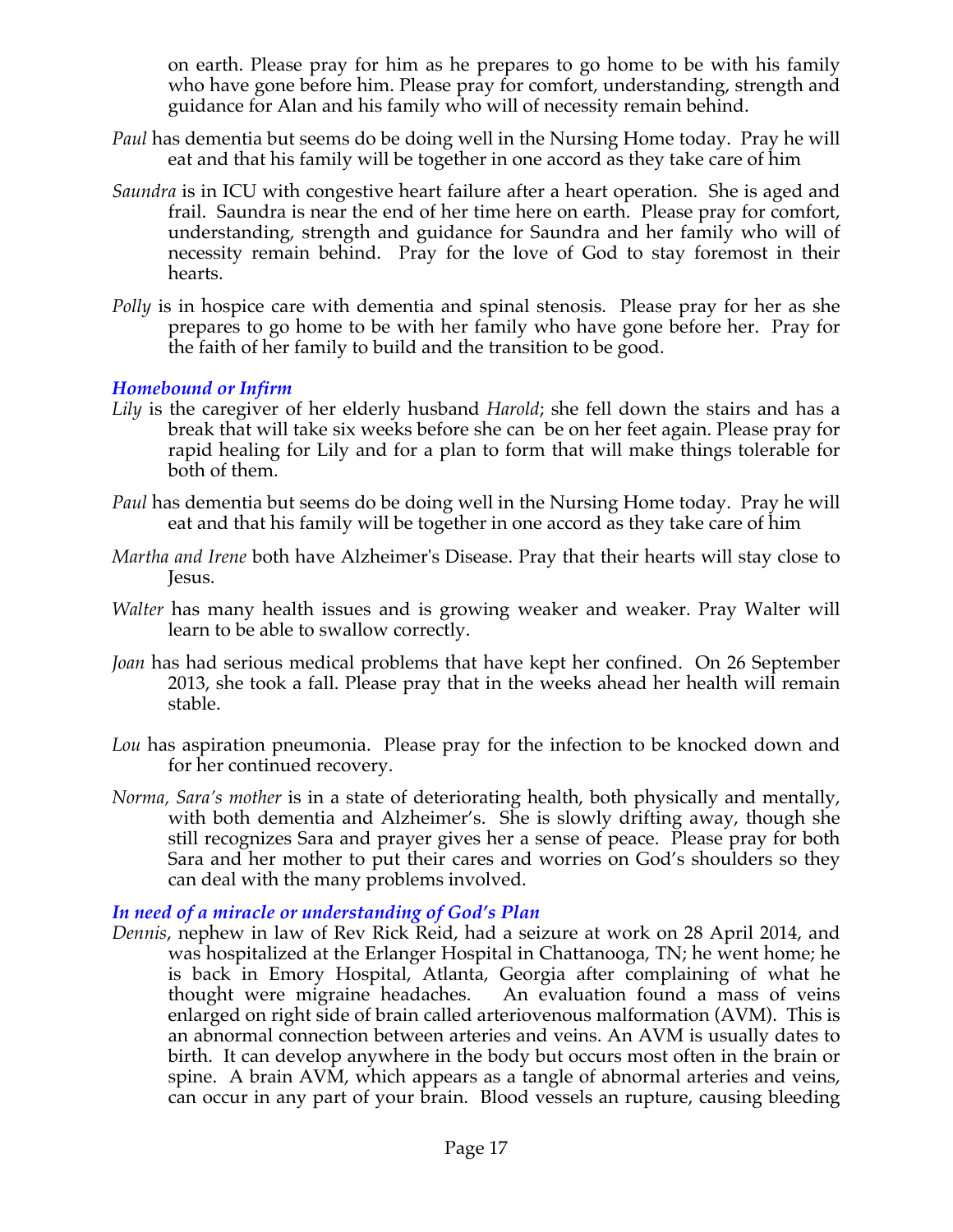in the brain. It is possible for a brain AVM to be treated successfully. Please pray for guidance for the medical team treating Dennis and for them to pay attention and do their best. Pray also for trust in the Lord for Dennis and his family that they might find peace and strength in Him.

- *Sarah,* wife of Rev Geordie (AOC UK), has been treating for ovarian cancer. The treatment has not worked and she has been advised her time here on earth is short. Please pray for a miraculous remission; that Sarah's remaining time here on earth might be good. Help Sarah, Geordie and their family put their trust in the Lord and let Him carry their worry.
- *Leon McKay* suffered a stroke a few weeks back that has left him unable to speak and while undergoing evaluation the doctors also found he has a very aggressive cancer. Please pray for a miraculous remission; that Leon's remaining time here on earth might be good. Help Leon and his family put their trust in the Lord and let Him carry their worry.
- *Rev. Thomas Brooks* is not improving and being kept alive by artificial machines. Please pray for a miraculous recovery and if that not be God's Will, a rapid passing to home. Help Thomas' family put their trust in the Lord and let Him carry their worry
- *Ronnie* has kidney cancer that has spread and the surgeons are very concerned. Please pray the medical team to formulate a successful treatment plan and for a miraculous remission; that Ronnie's remaining time here on earth might be good. Help Ronnie and family put their trust in the Lord and let Him carry their worry.
- *Levi* was cancer free for 4 years and just discovered he has kidney cancer. Levi has a great deal of faith and said whether he is healed or God takes him home he will be fine. Please pray for the medical team to pay attention and to their best and for a good outcome. Pray also that Levi and family will be able to put their worry on God's shoulders. In particular, please pray for pain relief; Levi is 22 years old.
- *Ray Daley* is a member of the Royal Canadian Legion and served his country during the Korean War era. Ray is taking chemotherapy treatments for cancer. Meanwhile his son Trevor is in the hospital in a coma and seems to have lost the will to live.
- *Pat* has been under treatment for colon cancer for sometime. He has had major complications the last few days and your prayers will be appreciated by family and friends.
- *Dorothy* had pneumonia, on checking her lungs they found tumors which permeated the lung area. Further investigation found a primary site in the colon, with the lung being secondary. It would appear there is no viable treatment at this time. Please pray for a miraculous remission; that her remaining time here on earth might be good. Help Dorothy and her family put their trust in the Lord and let Him carry their worry.
- *Scott,* one of our Lord's ministers who collapsed a week ago and is in the ICU of a Medical Center since he had a pulmonary embolism, with a concurrent infection of several bacterial agents. He has stopped breathing on several occasions, and may have undergone brain damage. He currently is on DNR. Please pray for recovery so that he will continue to do his Lord's calling*.*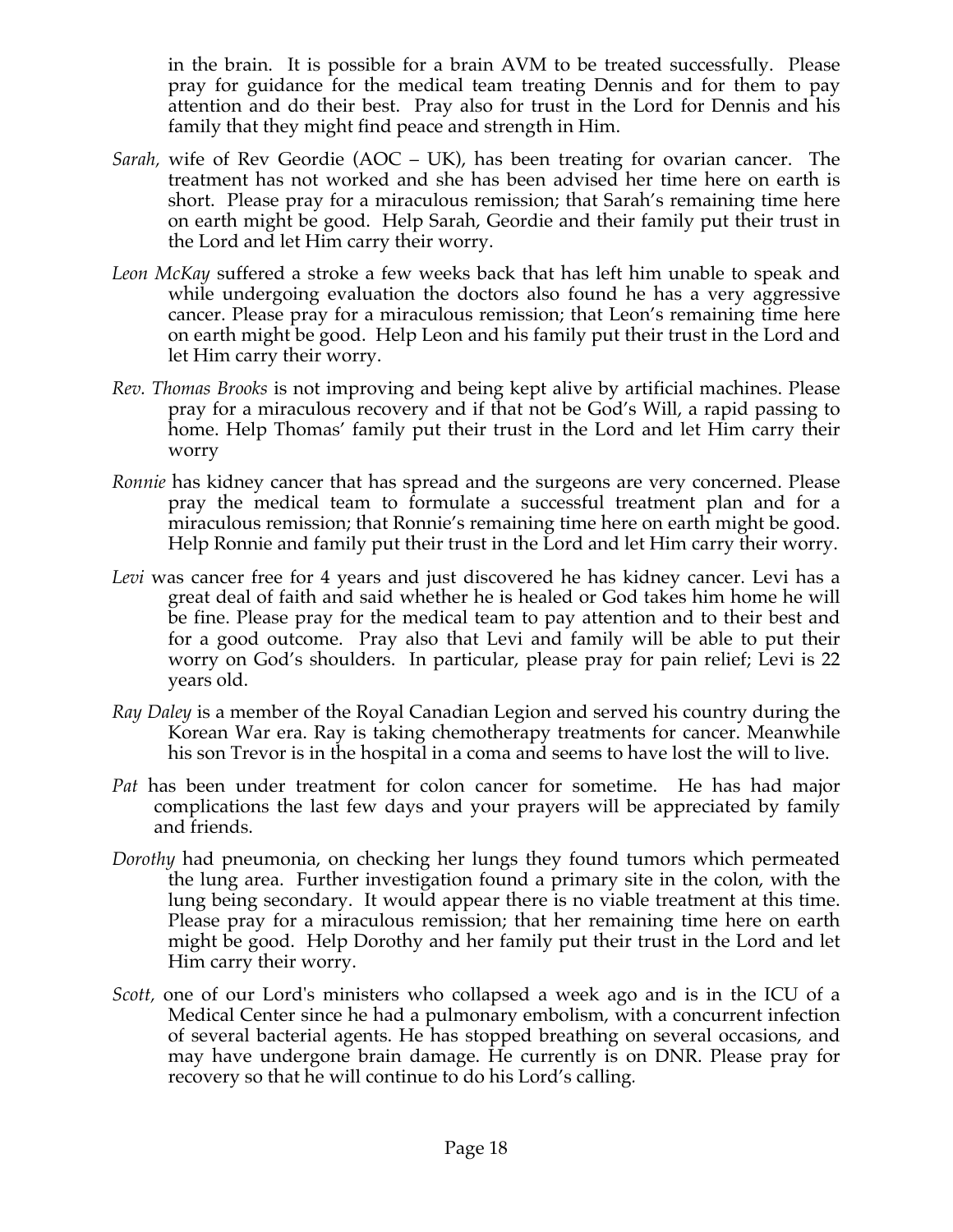- *Becky* has fourth stage metastasized lung cancer and is not doing well with chemotherapy treatments. Please pray for Becky and her husband as they are together during this difficult time in their lives.
- *Jane* has fourth stage cancer and is not doing well. Please pray for Jane and her family as they are together during this difficult time in their lives.
- *Larry Howes* suffered a fairly severe stroke. 4 December 2012, doctors replaced a valve in a shunt that had been put in about two weeks before, and Larry responded very well. He was able to go home.

Pray also for confidence in our Lord for Larry and his family. Larry needs a miracle, pray for one. Please.

- *Colleen* has been battling pancreatic cancer over the last year and it has now spread to one of her lungs. Please keep her and her family in your prayers.
- *Christine* has cancer of the colon, which spread to her liver; she is receiving chemotherapy and is having difficulty eating. Please pray for the medical team treating her to pay attention and do their very best; pray also for confidence in our Lord for Christine and her family.
- *Todd* and *Kenny* have both been fighting osteocarcinoma for over five years and have been told their time here on earth is nearing its end, absent a miracle from God. Both are ready to go home and leave the pain, but would like to stay. Please pray for them and their families.

### *Surgery*

- *Weir* is a survivor of two malignancies (prostrate and colon). Recently Weir underwent further tests and he will have to have almost all of his large intestine removed. His surgery was Friday 28 March 2014. All will appreciate your prayer.
- *Timothy Howes*, age 90, is expected to undergo resection surgery for a twisted bowel on 16 March 2014, due to his age and other complications this is an extremely tense surgery. Please pray for the surgical team to pay attention and to their best and for a good outcome. Pray also Timothy and his family, in particular his son Rev Ken, to put their worry on God's shoulders.
- *Melody Summers* of Gold Creek, Montana has been diagnosed with a brain tumor. She is a very special person in the Gregr family's lives. Please pray for the surgical team to pay attention and to their best and for a good outcome. Pray also Melody and her family will be able to put their worry on God's shoulders. Pray for a special miracle for her and her family.
- *Mario* has early-diagnosed prostate cancer and had surgery. Pray for complete remission and that Mario and his family will be able to put their worry on God's shoulders.
- *Dustin* who was injured in a work accident when stainless steel sheet metal fell on his right hand. His thumb was severely injured as some of the bones were crushed. Dustin will have surgery on Thursday 22 August 2013, to reconstruct and reset his thumb. They do not expect him to lose his thumb. Please pray for the surgical team to pay attention and to their best and for a good outcome. Pray also that Dustin and family will be able to put their worry on God's shoulders.

*Eddie* has upcoming bladder surgery. Please pray for the surgical team to pay attention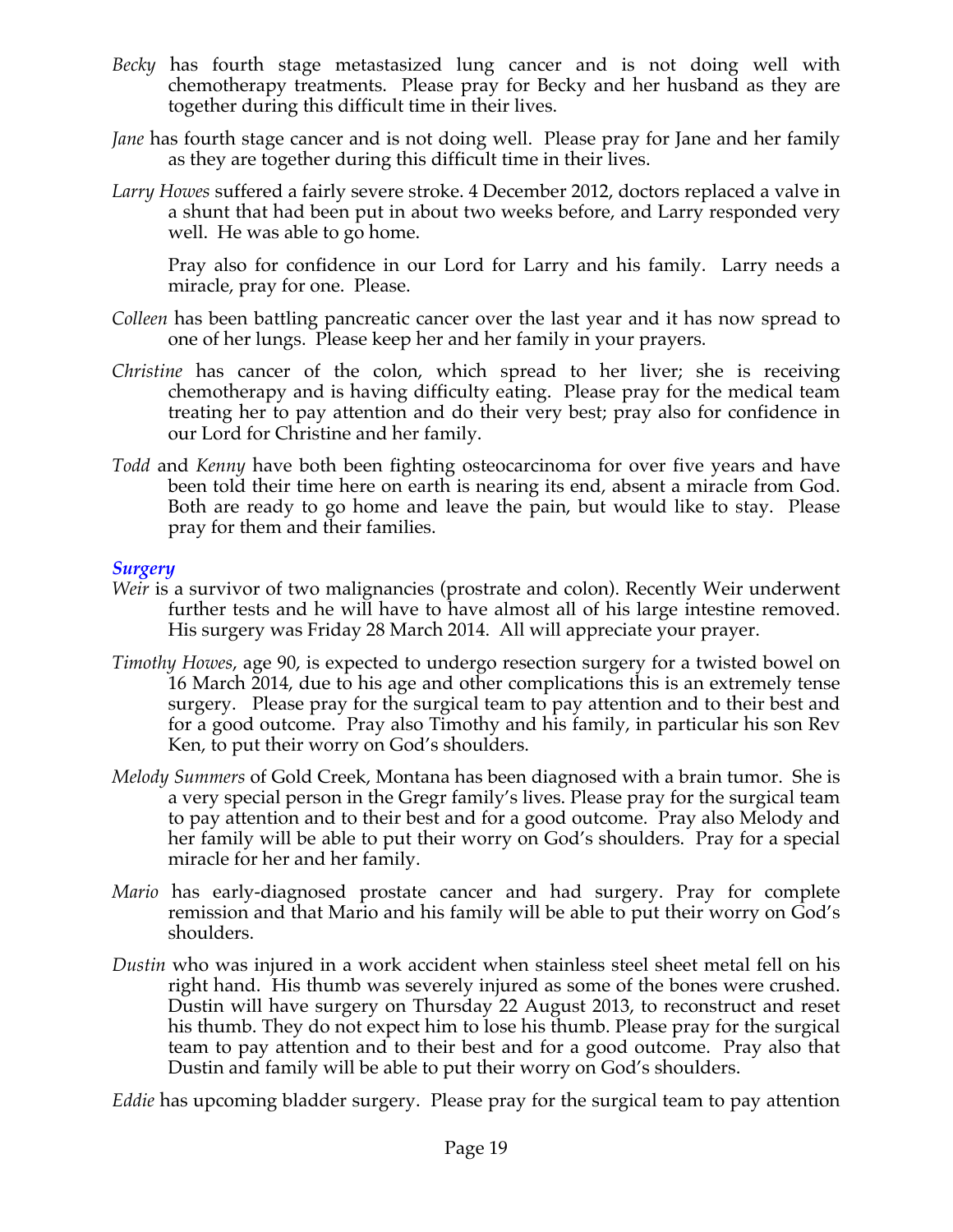and to their best and for a good outcome. Pray also that Eddie and family will be able to put their worry on God's shoulders.

## *Testing and Treatment*

- *Paul* has been in and out of the hospital for several weeks. Pray that the Doctors will find out what is wrong with him and he will be healed.
- *Dennis* had a stroke on 30 May 2014. Pray for his wife and family during this time of recovery Pray for strength, courage and understanding for Dennis and his family, most particularly his wife; as well as for God's guidance for the neurologists and other medical people treating him they might find the best course of treatment and allow Dennis to heal completely.
- *Liz Strauch* had a pineal cyst, which in the end responded well to a surgical draining last year. Since November 2013, similar symptoms have returned. A CT Scan turned up what is thought to be either a new cyst or an enlarged pineal gland. More testing, including an EEG is in the works. She can no longer work. Pray for strength, courage and understanding for Liz and her family, in particular her husband Ken and sons Caleb and Nathan; as well as for God's guidance for the medical people treating her that they might find the best course of treatment and allow Liz to heal completely.
- *Steve* fell from a roof Saturday, 5 April 2014. His injuries were multiple, extensive, severe, and life threatening. He is slowly making improvements. He still has a long road to travel and is still in great need of prayers. Yours are very much appreciated. Pray for strength, courage and understanding for Steve and his family; as well as for God's guidance for the medical people treating him that they might find the best course of treatment and allow Steve to heal completely.
- *Faye* is in the hospital because she is weak has been receiving blood transfusions. Pray for strength, courage and understanding for Faye and her family; as well as for God's guidance for the medical people treating her that they might find the best course of treatment and allow Faye to heal completely.
- *Tom* has heart and kidney problems. Pray for strength, courage and understanding for Tom and his family; as well as for God's guidance for the medical people treating him that they might find the best course of treatment and allow Tom to heal completely.
- *Harold* has had a severe stroke. He is now home, but his family is looking for a rehabilitation facility to help him recuperate. Pray for strength, courage and understanding for Harold and his family; as well as for God's guidance for the medical people caring for him that they might find the best treatment facility to allow Harold to heal completely.
- *Nathan* has a tumor near his heart and had unsuccessful surgery. Please pray for strength, courage and understanding for Nathan and his family; as well as for God's guidance for the medical people treating him that they might find the best course of treatment.
- *Joe* has had a preliminary ALS diagnosis. Pray the final diagnosis will something that will allow him to continue taking care of his devoted young family. Pray for strength, courage and understanding for Joe and his family; as well as for God's guidance for the medical people treating him that they might find the best course of treatment.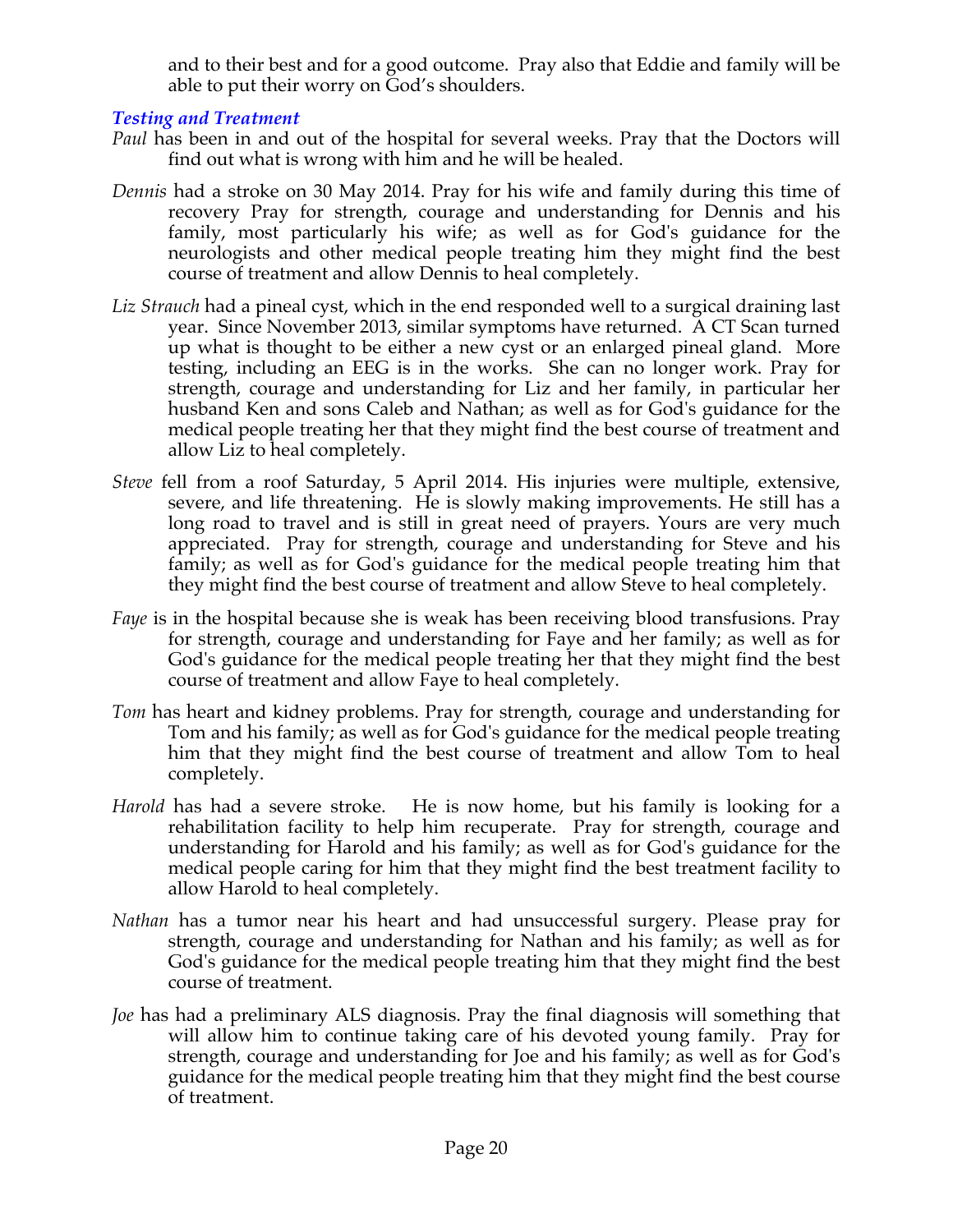- *Mark* had swelling and fluid buildup in his lungs. It appears things may be getting under control. He needs to use a Bi-Pap mask to breathe until his lungs clear and he hates it. Pray that he will be able to adapt so his lungs can clear. Please pray for peace of mind and trust in the Lord for Mark, as well as for his family, and for God's guidance for the medical people treating him that they might find the best course of treatment.
- *Preston* is reacting poorly to recent neck surgery and now has problems with his liver count; Physicians feel that dialysis will help. There may be a blockage in the bowel and an operation might be necessary. Please pray for the medical team to pay attention and to their best to determine how to help Preston and for a good outcome. Pray also that Preston and family will be able to put their worry on God's shoulders while Preston does his best to facilitate a return to good health.
- *Marianne* is hospitalized with a perforated colon. Please pray for peace of mind and trust in the Lord for Marianne, as well as for her family, and for God's guidance for the medical people treating her that they might find the best course of treatment.
- *Erica* has a non-malignant Brain Tumor which cannot be surgically removed due to the size and location. They are going to attempt chemotherapy. Please pray for peace of mind and trust in the Lord for Erica, as well as for her family, and for God's guidance for the medical people treating her that they might find the best course of treatment.
- *Brenda* is in the hospital because of bleeding on her brain. Please pray for peace of mind and trust in the Lord for Brenda, as well as for her family, and for God's guidance for the medical people treating her that they might find the best course of treatment.
- *Mackenzie* is a young girl with leukemia. Please pray for peace of mind and trust in the Lord for Mackenzie, as well as for her family, and for God's guidance for the medical people treating her that they might find the best course of treatment.
- *Mack* has had diabetes most of his adult life. Circulation in his legs is very bad and doctors are considering amputation. Please pray his medication will help and he will not face amputation. Please pray for peace of mind and trust in the Lord for Mack and for God's guidance for the medical people treating him that they might find the best course of treatment.
- *Michael* has been diagnosed with lung cancer recently after making it through gastro intestinal cancer last year. Please pray for peace of mind and trust in the Lord for Michael and his wife Gayle; as well as for God's guidance for the medical people treating him that they might find the best course of treatment.
- *Ken Strauch* has been tired and is anemic, he had a colonoscopy which found a pair of polyps which were removed and are being tested. Just for good measure they found he has a hiatal hernia with ulcers, basically part of his stomach is pushed up into his esophagus and is bleeding from there. Sounds there may be surgery involved. Please pray for peace of mind and trust in the Lord for Ken and for God's guidance for the medical people treating him that they might find the best course of treatment.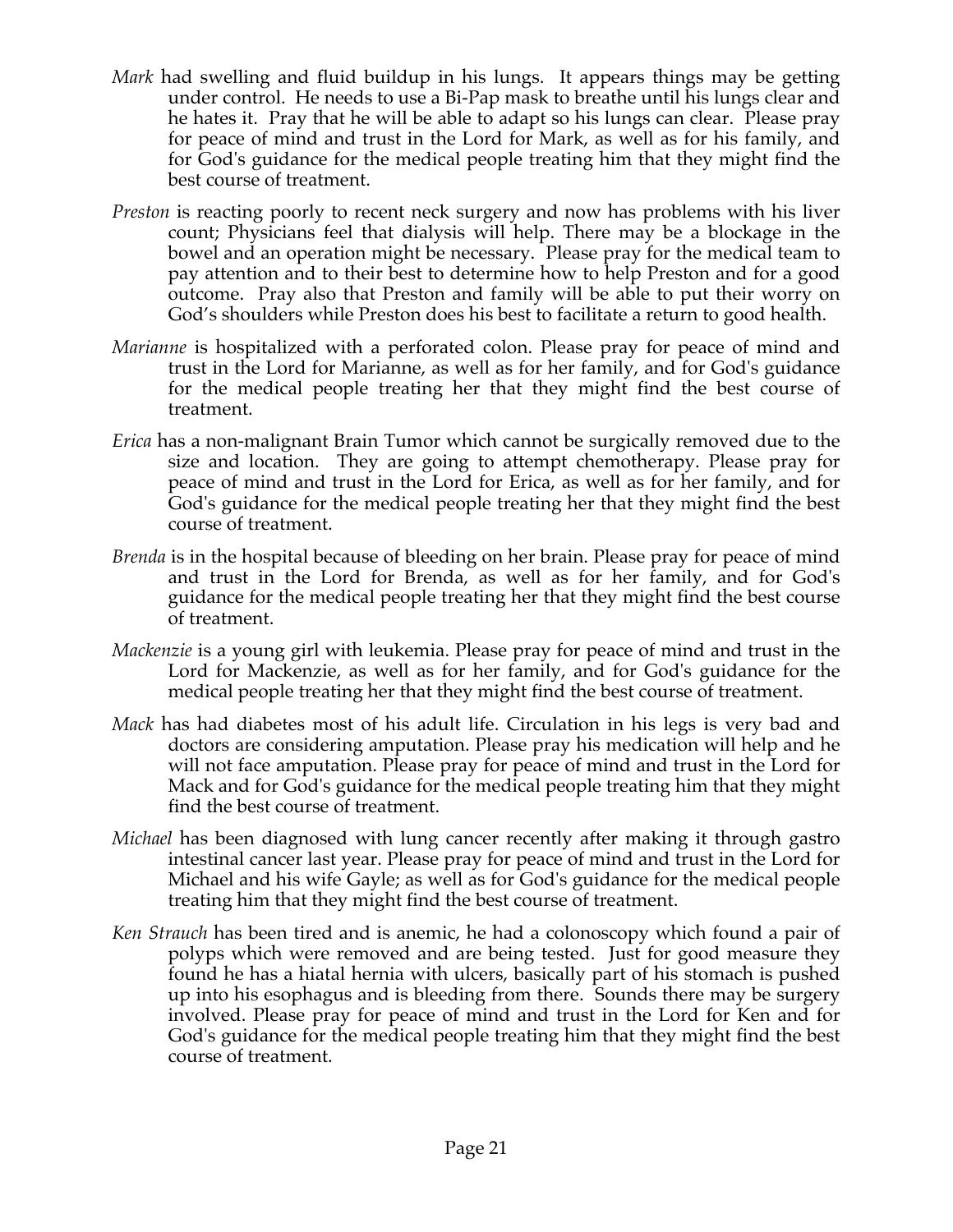- *Adriano* is in the hospital due to high sugar and high blood pressure. He is very weak and will appreciate your prayers.
- *Heather* recently found out she has cancer. Please pray for peace of mind for her and for the medical team treating her will be guided to the right solution.
- *Jim* has had an aneurism and blood clots. Pray that healing will come.
- *Georgia* has liver and pancreatic cancer. The doctors are evaluating whether to do surgery and how to tackle the disease. Georgia is a faithful Christian and she will appreciate your prayers. Pray for God's guidance for the medical people treating her that they might find out the source of the problem and best course of treatment. Pray also for peace of mind and trust in God for Georgia and her family.
- *Lana's* doctor found something on her lymph nodes and ovaries. Pray for God's guidance for the medical people treating her that they might find out the source of the problem and best course of treatment. Pray also for peace of mind and trust in God for Lana and her family.

#### *Healing*

- *Casey* has strep throat along with her mother Deanna and Grandmother Virginia. Please pray that the other members of the family may stay healthy while those with strep throat recover quickly and rapidly.
- *Meg* recently found out she had heart problems causing low blood oxygen levels, loss of focus resulting in an emergency room crisis. As a result of the symptoms she made errors on the job that caused her to lose her job. She is grateful for the excellent medical care she has received and optimistic, feeling with God's intervention in her life her health may be reversed and a new job will become available.
- *Barbara* has serious problems with her Sciatic Nerve. Please pray for guidance for those treating her, for relief of the severe pain, for trust in our Lord for Barbara and her family, for healing.
- *Donald* is in the hospital and had his leg amputated on 14 April 2014. Pray he will adjust and healing will begin.
- *Dallmus* has lost 40 to 50 percent of his sight. Pray he will learn to cope with the situation and that he will trust in God to heal as He will.
- *Lucius Dabney* (father of Rev Bryan Dabney) is now at home recovering from an infection. Please pray for a complete healing of the infection and return to health.
- *David* has many concussions and unable to go to school, read books, watch TV and has headaches and migraines. He has trouble sleeping and his family will appreciate your prayers for this 10 year old young man.
- *Barbara Apple* fell the week of 11 January 2014, in her home, breaking her right humerus (the large upper arm bone) in a spiral fracture, which cannot be set. Movement is very painful and due to a total lack of energy, she is more or less bedridden. Healing does not seem to be going well at this point. Pray for inspiration for those caring for her that they might find the appropriate treatment. Please pray for Barbara to put her trust in the Lord, look to Him for strength and for her to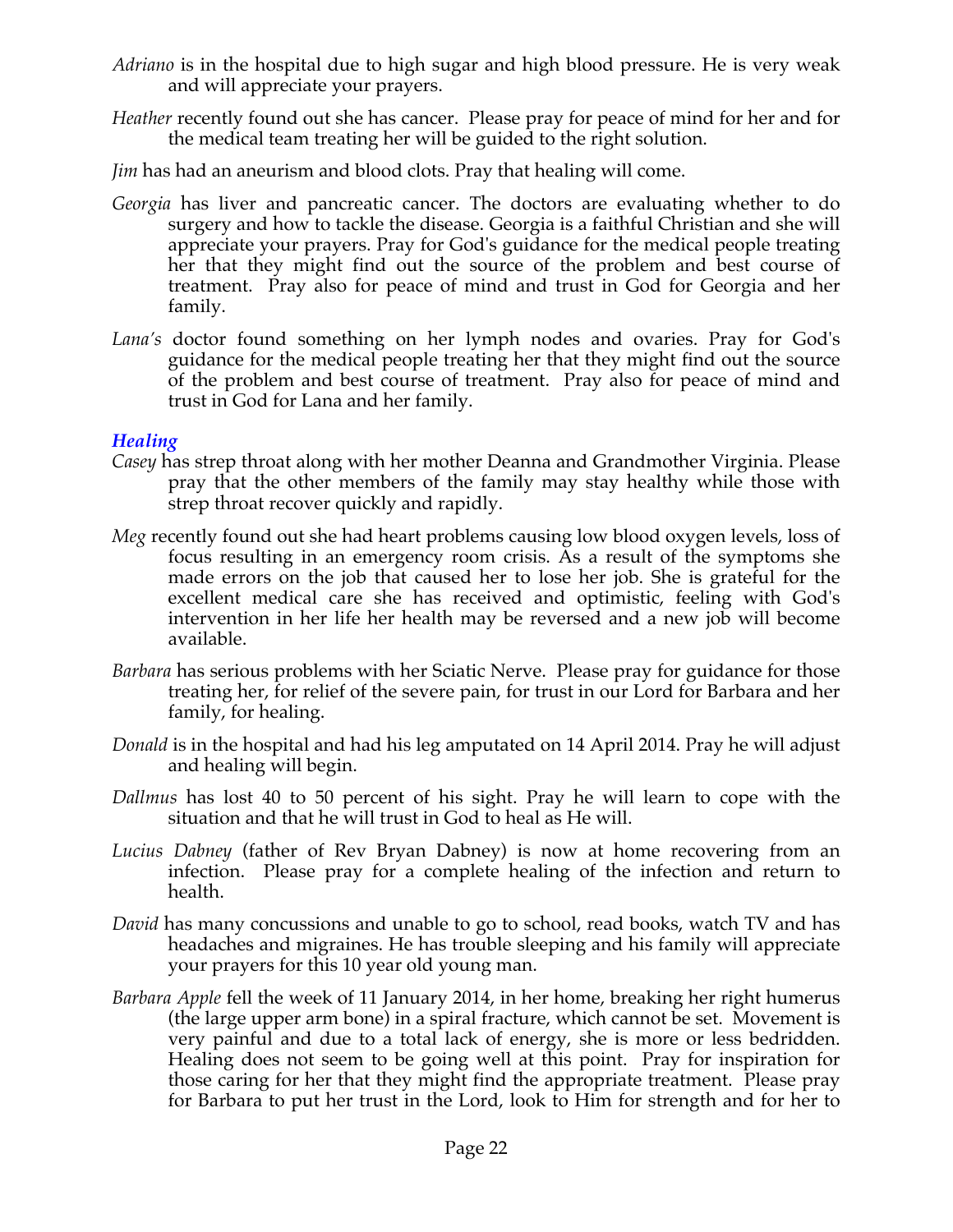gain energy so she does not lose the mobility she has; pray for a full and rapid recovery. Please pray also for her husband Bob who is taking care of her that he might be comforted and strengthened in this time of stress.

- *Gladys* has breast cancer and has had a lumpectomy. She needs to take a year off of her work to have chemo treatments.
- *Alwin Jack* has had a stroke and recently has had a relapse. Please pray for those who treat Alwin that they might chose the best possible treatment and pray for peace of mind for Alwin during the recovery phase.
- *Sylvia Lee,* Sandra Lee's mother, had been suffering from undiagnosed kidney failure; doctors finally figured out what the problem was and offered her "hospice care", a second opinion suggested dialysis. She is now on dialysis. Please pray for strength and vitality to return to her and for peace of mind for Sylvia and her family, as well as their continued faith and in God as the Great Physician. They pray for help to listen to God's voice and guidance through this journey together.
- *Carolyn* has Multiple Sclerosis with complications. Pray Carolyn and her children will be close to our Lord Jesus Christ as they and family members help to ease the problems.
- *Jeong* was in an auto accident and sustained a serious back injury. Please pray for a full and rapid recovery.
- *Dale* was hospitalized Sunday 25 August 2013, after a heart attack. Please pray for guidance for the medical team treating him and for peace of mind for Dale and his family.
- *Gil Garcia* developed a bed sore which precludes sitting and is now confined to his bed. Gil has very smooth and delicate skin, please pray for a rapid healing of the sore so he can get out of bed and move around in his chair. Gil spent almost a year in the hospital the last time this happened. His faith and his attitude are almost beyond belief, he is an example to us all. But, we pray this time he will heal quickly. Pray also for his lovely wife Mary who takes care of him. Pray for both of them also for strength to deal with the loss of their son Bernie.
- *Bill* had malignant growth removed from a lip last month and seems to be experiencing a re-growth of the cancer. He asks your prayer for the medical team treating him and for peace of mind for himself.
- *Hank* has osteoporosis, which has caused him a great deal of pain and inconvenience in the past few years. Pray for his healing and that his medical bills will be met.
- *Evelyn is* an elderly woman who has had problems with her eyes and is now blind. It appears some sight will return shortly, pray for that to happen!
- *Joanne* has begun kidney dialysis as a result of kidney failure due to extensive chemotherapy. Additionally she cares for an adopted drug addicted baby who is now nine years old. Please pray for her to keep her faith, to let the Lord carry her worry and concern and to give her strength. Pray also for those treating her that they might pay attention and do their best.
- *Mr. N. Anand* is in the hospital and is seriously ill. He is being encouraged to pray for repentance of his sins and to depend upon our dependable God for a cure and recovery of his health. Pray that he will be a strong witness for Christ.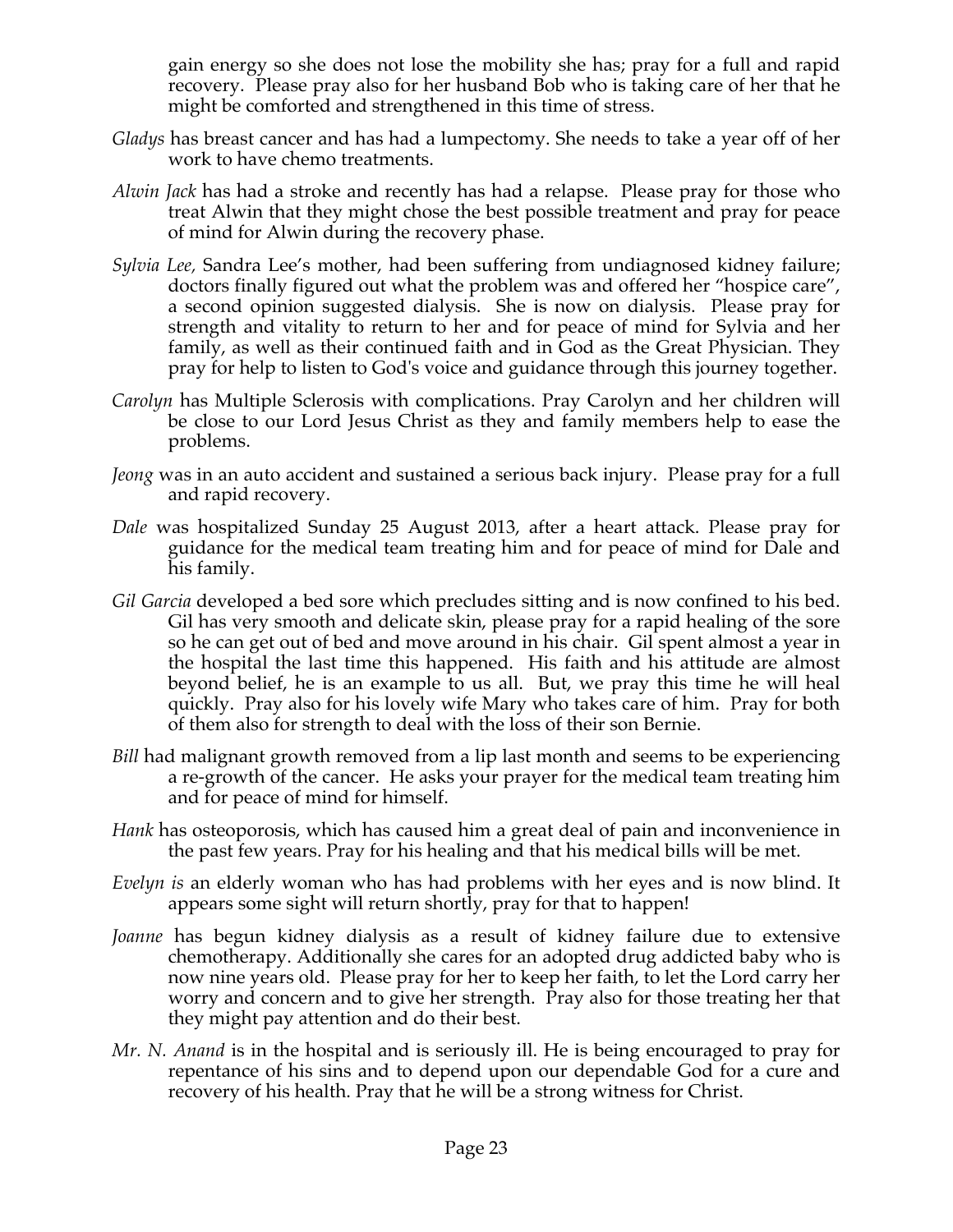- *Jacob* has been going through some dental procedures and has some pain and aggravation with the numbness. Please pray for comfort and strength for him, as well as for guidance for the medical team treating him that they might pay attention and do their best.
- *Jean* fell and broke her ankle in three places. She will be in the hospital for rehabilitation for the next 6 weeks. Please pray for comfort and strength for her, as well as for guidance for the medical team treating her that they might pay attention and do their best.
- *Bud and his wife* for their continued welfare and enthusiasm. Bud has been advised of an aneurism in his heart of a size not mandating immediate surgery. This comes at a time when he has sole care of his wife who recently broke two vertebrae and thereafter sustained pneumonia.
- *Virginia* has Sinus and Allergy problems giving her severe problems. Pray that the Doctor will discover why it continues and find a cure.
- *Steve Thornell* had a brain aneurysm, which was found before it burst. He is home from the hospital and working hard on recovery. He lacks energy from seven days in the hospital. His doctor told him he has to make serious life changes. One of the two main arteries in the back of the head is now completely closed. He must take blood thinners, he has thick blood and recent chemotherapy made it worse. Steve has always operated at 110 percent, he needs help to slow down. Please pray for trust in the Lord and a full and rapid recovery. Pray for peace of mind for Steve and his family.
- *Arlen* is receiving treatment for lung cancer and recently experienced a ruptured colon during treatment. She is alone in Oregon but does have a friend who has traveled a great distance to be at her side. Please pray for guidance for the medical team treating her and for strength and trust for Arlen.
- *Oscar* discovered some time ago he had blood clots in his leg and lung. He has been treated for them and has not been cured. He now will be facing surgery. Please keep him in your prayers.
- *Angela* had an ischemic stroke (clot). Please pray for guidance for the medical team treating her and for strength and trust for Angela. Please pray also that she and her family might put their worries on our Lord's back so she can work hard towards recovery.
- *Nora* had a stroke mid February 2013. Please pray for guidance for the medical team treating her and for strength and trust for Nora. Please pray also that she and her family might put their worries on our Lord's back so she can work hard towards recovery.
- *Linda* has been hospitalized for several days with a gastrointestinal problem. Please pray for guidance for the medical team treating her and for strength and trust for Linda.
- *Dester* is suffering from unknown skin and diseases. Please guide the medical team treating him to find out what the problem is and cure it. Pray also for Dester to trust in the Lord.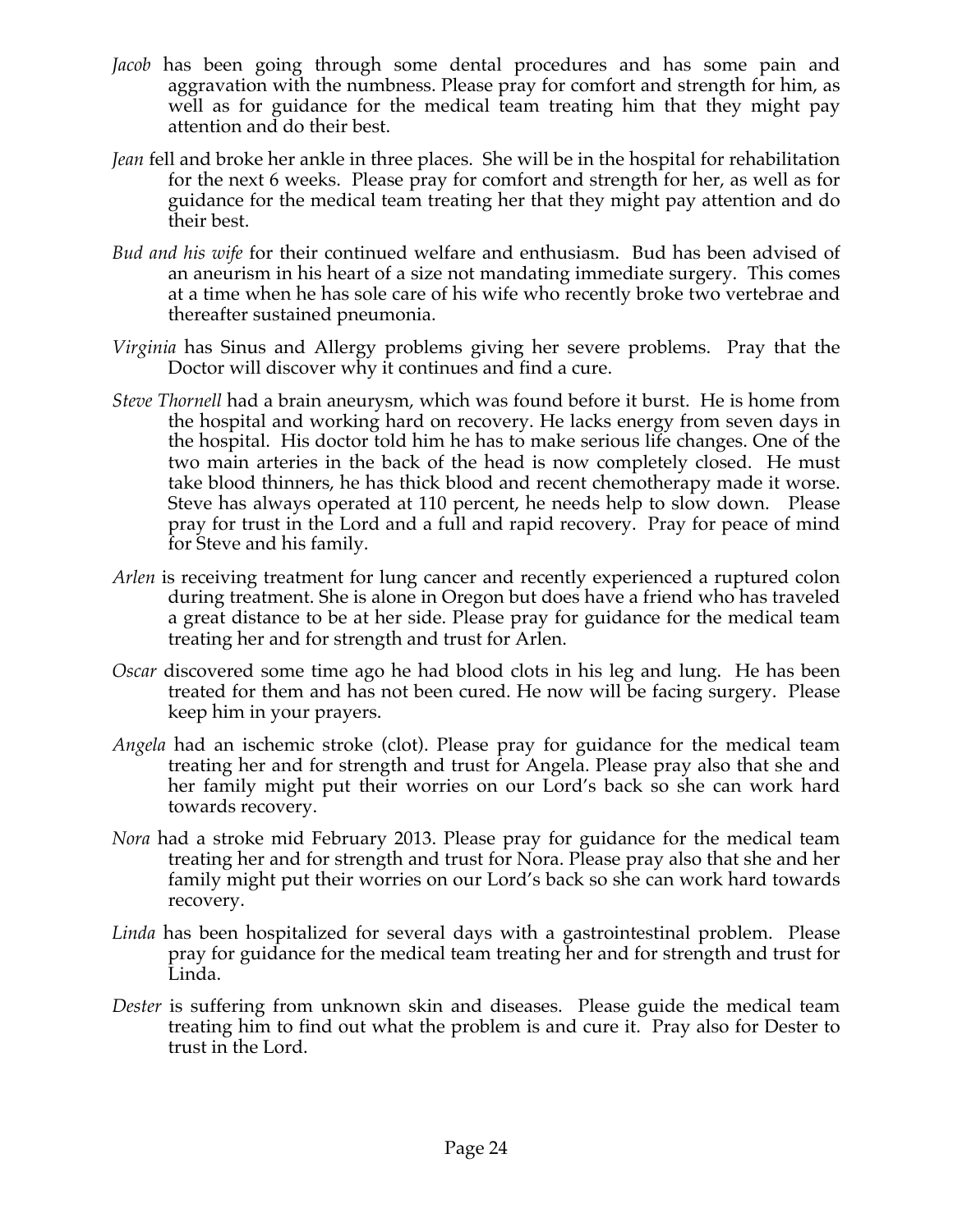- *Lee* has Arterial Fibrillation; the medical people are not sure how to help her. Please pray for guidance for the team treating her and for Lee and her family to make the right decisions regarding treatment..
- *Nell* recently adopted two children and has just been diagnosed with multiple myeloma.
- *Mary Lou* has been suffering with seizures. She was in the hospital with a 24 hour monitor and is being sent home from the hospital with two medications and orders to return in 2 months for another MRI to review whatever is going on in her brain. Please pray for guidance for the medical people treating her, as well as peace of mind and trust in God for her and her family.
- *Kathleen* has spent the last two weeks in the hospital. She has been diagnosed with colitis, shingles and possibly colon cancer. Pray she will be comfortable and begin to heal.
- *Rachel* has Mitochondrial Myopathy. This is a hereditary disease of the muscles and they do not have a cure for it. Part of her pain is her family does not believe she is indeed ill, as she appears to be just fine. Please pray her family will learn the truth and be supportive of her; pray also the medical people treating her will find the right measures to minimize the disease. Most particularly pray for Rachel's trust in God.
- *Nicolas* is in the hospital with serious symptoms of a heart disorder. Please pray for peace of mind for him and guidance for the medical team looking for the cause and cure.
- *Mrs. Baek* an elderly women fell and injured her spine. Doctors cannot repair the spinal injury due to her age. She fell again the morning of 12 December 2012, breaking her collar bone which is also untreatable. Mrs. Baek is in severe pain and will appreciate your prayers.
- *Juanita* is a young girl who was in a coma because of a blood disease. She has not come out and is gaining strength. They are awaiting results from blood samples. Her family thanks you for your prayers and asks that you continue.
- *Barbara* had an accident while cooking and the pressure cooker blew up in her face, causing second and third degree burns over her face and upper body. Because of this she has incurred kidney problems and may need a transplant.
- *George* had foot surgery. Please give thanks for the surgery and pray for a full and rapid recovery.
- *Nellie* is in the emergency room of a hospital in a great deal of pain. Please pray for peace of mind for her and guidance for the medical team looking for the cause and cure.
- *Lauralee Meade* underwent a lumpectomy on Friday after Thanksgiving. A further anomaly has been discovered and she had additional preventative radiation treatment. Please pray for a complete remission of the cancer. Pray also Lauralee will maintain her great attitude and trust in God.
- *Kevin Gerhart* discovered cancer on his neck. He underwent radiation and chemotherapy. Please pray for the medical team treating Kevin that they might pay attention, do their very best and find the source; that the treatment might be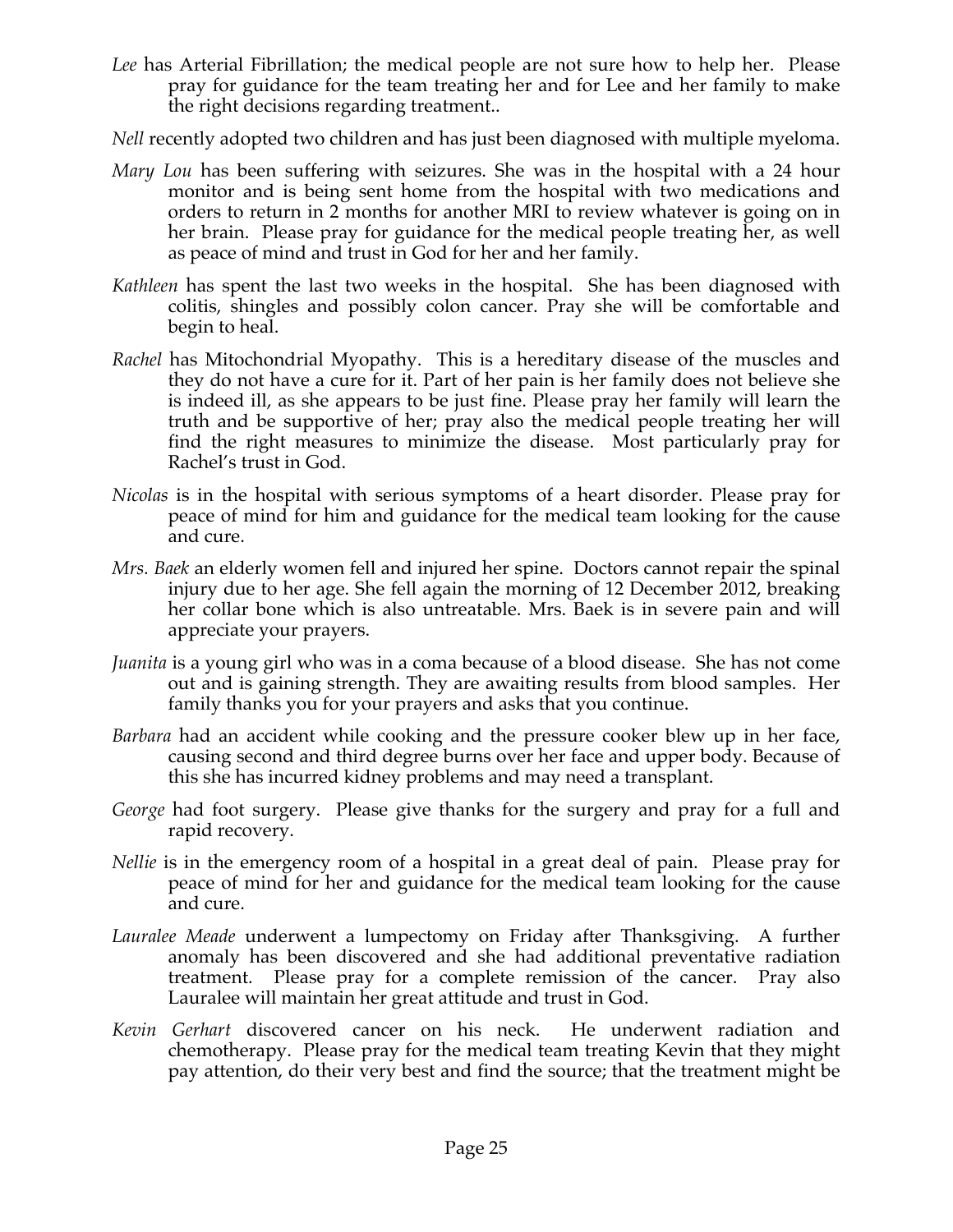successful and he might live a long and healthy life to His honor and glory. Pray also for trust in God and peace of mind for Kevin, his wife and family.

- *Bill, Sara's husband,* had a third abdominal surgery on 22 November 2011, to remove a tumor. Bill is doing better keeping the doctor's instructions, for which we are all grateful, including taking chemotherapy once a day for one more year. He has decreased the consumption of alcohol and eating at least mostly properly. Please pray for help for him to continue do all this. Please pray also that Bill might turn his heart outward to help those around him, as well as live a long and healthy life to the honor and glory of God. Pray also for peace of mind for Bill and his wife Sara.
- *Kay Denton* (Mrs. Kay) has had a chest infection, perhaps viral, but seems to be getting better. She actually sent an iMessage last week, but did not hang around for a response a minute later! Please pray for continued peace of mind for Mrs. Kay and her family. Give thanks for her trust in the Lord and her positive attitude.
- *Matt Alcantara*, age 16, came back with ZERO SCANS again in December 2013! Matt has Osteosarcoma (bone cancer), a very rare and often lethal form of cancer with limited treatment options. This is a disease that is about 90 percent fatal in a couple of years. He has no hip joint on one side, but he walks and swims! Courage? Guts? You bet! Please also give thanks for the great faith of Matt and his entire family. Their faith and trust is a wonderful example for each and every one of us. But, now is not the time to stop praying. Actually, it never is the time to stop praying!
- *Judith Clingwall*, is afflicted with Multiple Sclerosis (MS). She is currently in Laurel Place, an extended care facility in Surrey, British Columbia. Judith's condition has worsened recently. Please pray for her to take an active part in her own life, for her strength, peace of mind, trust in God and remission of the disease so she might return home to her family. Pray also for strength for her husband Martin as he deals with all the problems and stress of Judith's situation.
- *Vince (age 15),* reoccurrence of Osteosarcoma, recent testing found a nickel sized tumor in his lungs. The doctors are consulting with a specialist in Houston. Please pray for guidance for the medical team and for peace of mind for Vince and his family.

## *Thanksgiving and Continued Healing*

- *Mary Thornell* had surgery on 30 October 2013, at the Riverside Community Hospital to remove a huge mass along with about ½ her colon and part of her lower bowel. Mary finishes chemotherapy 17 June 2014. Tests the week of 2 June 2014 showed totally clear scans. For now, treatment is done after the last chemotherapy session. Please give thanks for the great result and also for the strength, guidance and peace of mind our Lord gave Mary and her husband Jim, as well as daughter Janice and son Jimmy, she underwent treatment. Please pray she will stay free of the cancer in the future.
- *Eli* a two month baby is back home after going to the ER the night of 28 May 2014, not able to breathe. Please give thanks for her recovery and pray for strength, courage and understanding for Eli's family; as well as for God's guidance for the neurologists and other medical people treating Eli they might find the best course of treatment and allow Eli to heal completely, as well as for strength and understanding for the parents.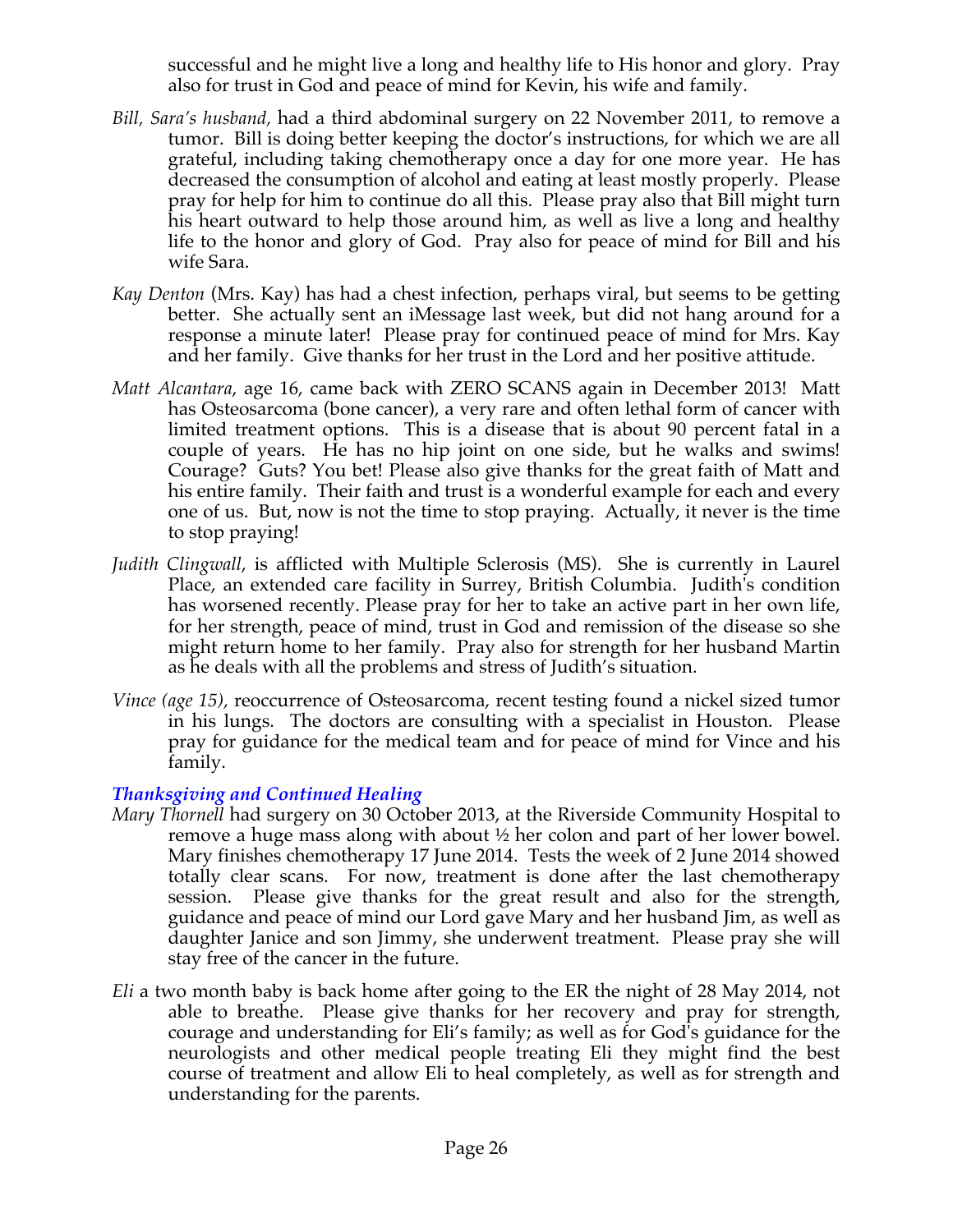- *Jim* has been hospitalized and had several operations for cancer the last few years. The physicians discovered a number of spots; but his exam was better than expectedprayer changes things and he thanks you for your prayers. Please continue him in prayer for he will have another scan in April.
- *Al* had an abscess found on his liver for which he was hospitalized, it turned out to be benign and will not require surgery, he has been released from the hospital. Please give thanks for this good result and pray for continued healing.
- *Elma* is suffering from cancer. She was taken home from the hospital on the advice of her Doctor. We were asked to pray that Elma's remaining time here on earth might be good and that Elma and family might put their trust in the Lord and let Him carry their worry. Since then, Elma's Bishop told us a great Miracle of the Lord is working over Elma. Doctors sent her home to die, but now she seems to be doing all right. On behalf of her, thank you for all of your prayers. Please continue praying for her complete healing.
- *Ian Allen* had back surgery on 5 February 2014, which went very very well. He is home and pain free. There is a recovery process head, but he has his daughter with him for the next week to help with that. Please give thanks for the surgical team paying close attention, doing their very best and for a good outcome. Pray for peace of mind for Ian and his family as healing continues.
- *Erica* had surgery on 7 January 2014, for a non-malignant brain tumor. They got most, but not all of the tumor, things seem good for now. Please give thanks for the surgical team doing their very best and for a good outcome. Pray for peace of mind for Erica's family as healing and treatment continues.
- *Jim Curl* had a stroke November 2013; he has recovered pretty well, but still has memory issues. Jim asks that you give thanks for his great recovery and pray that his memory will continue to improve.
- Please join together in thanking the Lord for strengthening *Christopher*, a young man with psychological problems who departed meds to a bad effect, for his maintaining healthy discipline the last six months, and join together in praying that he continue to be infused with strength and rationality.
- *Dennis* has heart problems; now the medical people treating him discovered a large mass on his liver which turned out to be a cyst! Please give thanks for this great development and pray for peace of mind and trust in the Lord for Dennis and for God's guidance for the medical people treating him that the contemplated surgery might go well.
- *Dwight* had major oral surgery, for which he gives thanks. He is recovering slowly and asks your prayers to speed the process.
- *Mike* was very ill in hospital. He is doing much better now and his family asks you to give thanks for the miraculous recovery. Mike is a veteran who has served his country when she called. Please pray he will open his heart to God so He can make Mike's crooked road straight and pull him towards the summit rather than to the pit.
- *Dick*'s left arm was amputated after treating for Merkel Cell carcinoma over a year ago. He is now believed to be cancer free and is waiting to be fitted with an artificial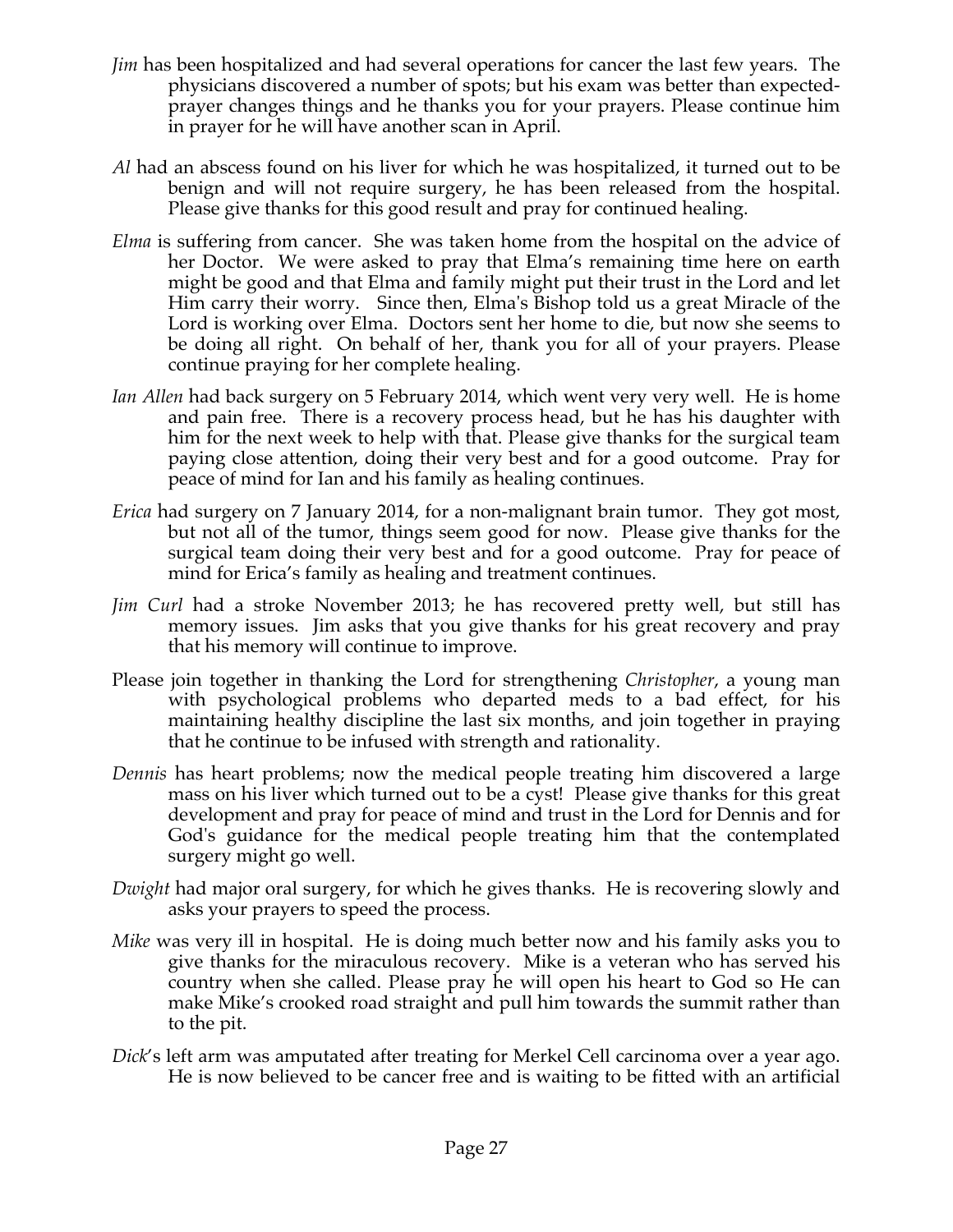arm. Please join Dick and his family in giving thanks to Our Lord Jesus Christ for his recovery as well as for their trust in God.

- *Traci* had surgery colon cancer on 27 December 2012. The surgery went very well and she appears to be cancer free. But, she had a pulmonary embolism and another clot in the artery to the spleen which will keep her in the hospital for at least several days. Traci is beginning to be weary of her medical situation. Please pray that she will not become despondent. Pray that she will open her heart to God's Grace that He might enter in to her heart and strengthen her.
- *Bob Smouse* had shoulder surgery on 28 November 2012. While the surgery went well, he is still in pain and would also appreciate prayers for continued healing and the pain to subside. He promises to work very hard on recovery therapy.
- *Carol Stone*, the sweet wife of Mike Stone, recovered far better than expected from a severe brain bleed, but fell recently and broke her hip. She still requires 24 hour care, which Mike provides with little help

Please pray for peace of mind and trust in God for Mike, guidance for the medical team treating Carol and strength for Carol as well as faith and trust. No one can ever understand the why of these things here on earth. Sara who passed this request on asks that you pray in both faith and hope.

#### *Business*

*Mark's* business is in difficulty. He works in a shrinking field, of which he is one of the country's true masters, but there is little work available. He asks that you pray that he can find a way to survive in his industry, which he loves and needs his talents. Pray he can find new sources of business and new ways of doing things, perhaps someone to partner with to better use his talents. Pray also for those who work for and with him that they might do their best to help.

### *Financial Guidance and Employment*

- *Charlie* is coming along in his need of both spiritual and financial. Charlie feels that he has no skills, which is clearly incorrect, but nonetheless he feels that way. While on the one hand, he knows that is not right, on the other hand, he is having a problem shaking that belief. Ask that God send the Holy Ghost into his heart for guidance. In addition, Charlie needs God's guidance as to how to handle his life from this point forward. After many years in the aerospace industry, he is looking for a place to employ his talents to the mutual benefit of a company. He asks that you pray for God to guide him to a new place to allow him to gain an even financial keel.
- *Tracey* is out of employment and has not received her unemployment compensation or found a new position; please pray these problems will be resolved.
- *Carmine* is looking for employment. Pray God will guide her and she will accept his guidance; something she has not always done, so your prayers will be especially appreciated.
- *Chris* and several others at his firm were let go after many years of faithful service. Please pray that they might find a company that can use their considerable skills and dedication to their mutual benefit. Pray also for those who remain behind that they might find peace in the confusion caused by the departures.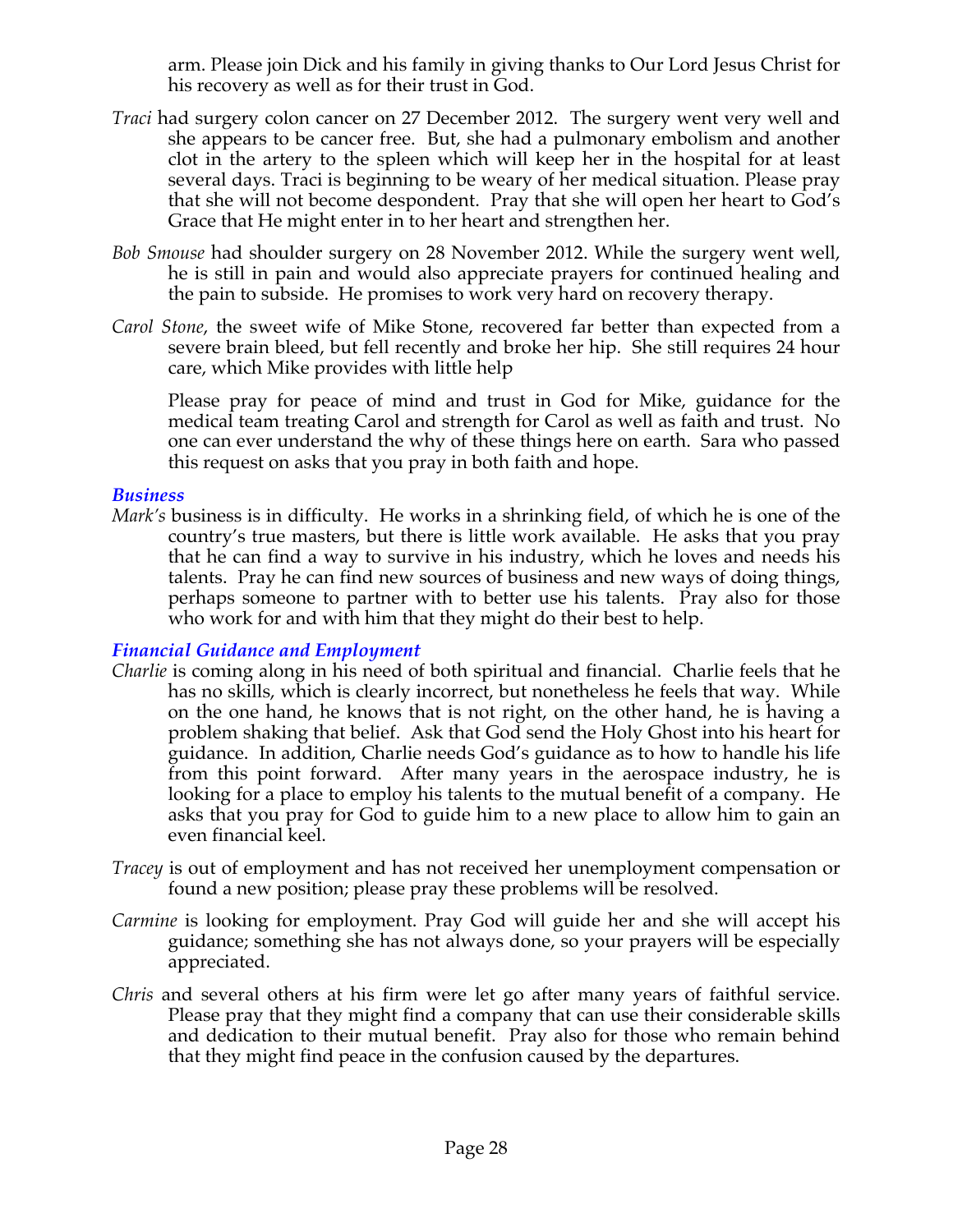- *Doug* recently became unemployed from his job of 18 years. He has been applying for jobs, but unable to get one at this time. His wife is working; this is not enough for the family. Please pray he will find employment with a firm that will be able to use his considerable skill and hard work to benefit both the firm and the family.
- *Catherine and Lewis* are at a low ebb due to a struggle for employment. Your fervent prayers will be appreciated.
- *Lori* is considering a potential change in her employment. Please pray for God's guidance in considering all aspect of her potential work.
- *Rodriguez Family* are looking for work. It seems many obstacles have been put in their way of finding employment. Please pray they will find employment with a firm that will be able to use their considerable skill and hard work to benefit both the firm and the family.
- *Sarah* is concerned about the future with her company. She would appreciate prayers for her continued employment and that her firm might find more and better ways to use her considerable skills.

### *Financial Guidance and Healing*

- *Timothy and Sharon* had their home foreclosed the morning of 15 April 2014. They are experiencing spiritual, emotional and financial crisis at the current time. Please pray for God's guidance as to how they might handle the financial difficulties in which they have found themselves and more importantly have them draw closer to God and each other.
- *Linda, Rick, Christian and Sawyer* are a family experiencing spiritual, emotional and financial crisis at the current time. Please pray for God's guidance as to how they might handle the financial difficulties in which they have found themselves and more importantly have them draw closer to God and each other.
- *David and Lorna* are having financial problems. They are trying to find a smaller home which may be more affordable. *Lorna* has had an ongoing battle with brain cancer, her trips back and forth to the hospital have drained their finances to the point they sometimes struggle to have enough food in the house. Pleaser pray for Lorna's healing and guidance on how they might handle the financial difficulties in which they have found themselves.

#### *Guidance*

- *Marie* has suffered the loss of her husband, her job and her pet all in a short period of time. Please pray for peace of mind for Marie, as well as for trust in the Lord for her and those around her that she might adjust to the changes in her life and move forward to the honor and glory of our Lord with His Help. (140607)
- *Mitten* has a Christian talking to him about Christ. Mitten does not believe and does not seem to care. Please pray Mitten will see the light.
- *Luis Martinez* had a heart attack on 1 November 2013, and seems to have recovered fairly well. His wife Selma passed away on 12 April 2014. Please pray for peace of mind for Luis, as well as for trust in the Lord for him and the rest of the family.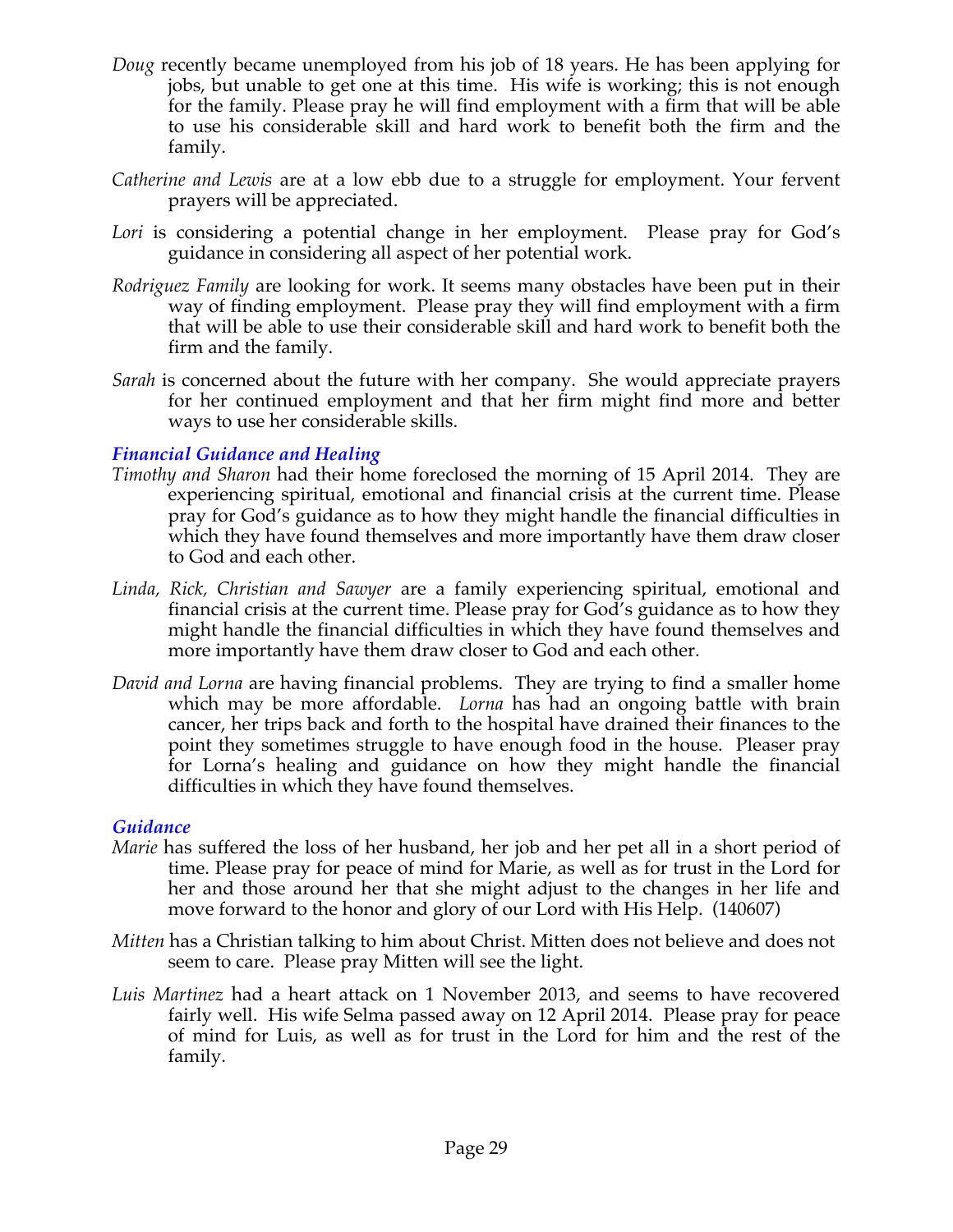- *Kristen, Rickey and their two children* ask you to pray for grace, wisdom and understanding as they attempt to cope with infidelity, separation and possibly divorce as a result of backsliding from the Lord into the World.
- *Erica* is having school exams for the next several weeks. Please pray her mind will be open to what she has learned and her heart opened more and more as the years go by to Jesus.
- *Aaron* has a problem seeing is where his life should be leading him. Please pray that he can listen to his father Paul and those around him who want him to work hard and obtain a real education now rather than just coast towards oblivion.
- *Danielle* has accepted Christ as her Saviour. Pray she will read the Bible and meditate on His Word so she can grow in him.
- *Helene and her family* ask your prayers for them as they deal with the loss of Alan, husband and father.
- *Stephanie* seems to be very deeply into post partum depression after her baby was born prematurely. Please pray for her Mother in Law who is going a great distance to help Stephanie and her new Grandson. Pray that Stephanie will be able to direct her attention outward, rather than inward.
- *William* is an elderly man living with his Son and Daughter in-law. William is causing trouble in the family because of his demanding ways and continually using bad language. The family is at wit's end to know how to handle him and will appreciate your guidance and prayers.
- *Caitlin* is in the grip of the Prince of Darkness; she thinks there is escape from reality in drugs. The saddest part is that reality is not as she sees it. Her family is despairing as they can do nothing to help her and ask that you pray for the Holy Ghost to enter into heart and show her the need for change before it is too late.
- *Nathaniel* is in spiritual turmoil. His family and friends will appreciate it if you will keep him in your prayers for him to find the root of his trouble and accept God's help to heal his heart.
- *Sam* and her *two children* that have been living in a shelter and are to lose their place there. Please pray a place will be found they can stay in and recover.
- Please pray *Darlene* will surrender her life to Christ.
- *Norrie* is facing daily exams in the weeks ahead. Pray for calmness and concentration and to do the best possible.
- *Jonathan* is addicted to drugs. He is now in jail awaiting trial. His parents and friends will appreciate it if you will keep him in your prayers for him to find the root of his trouble and accept God's help to heal addiction.
- *Beth* is suffering from ungodly treatment in her marriage. Please pray God will guide her in her behavior, actions and thoughts that she might be able to lead her husband to God so her marriage might prosper to the benefit of them.
- *Brandon* a young man from a Christian family who married a year ago and almost immediately became estranged from him family. As a result he has had a serious problem with keeping the civil law. Please pray for Brandon that he will return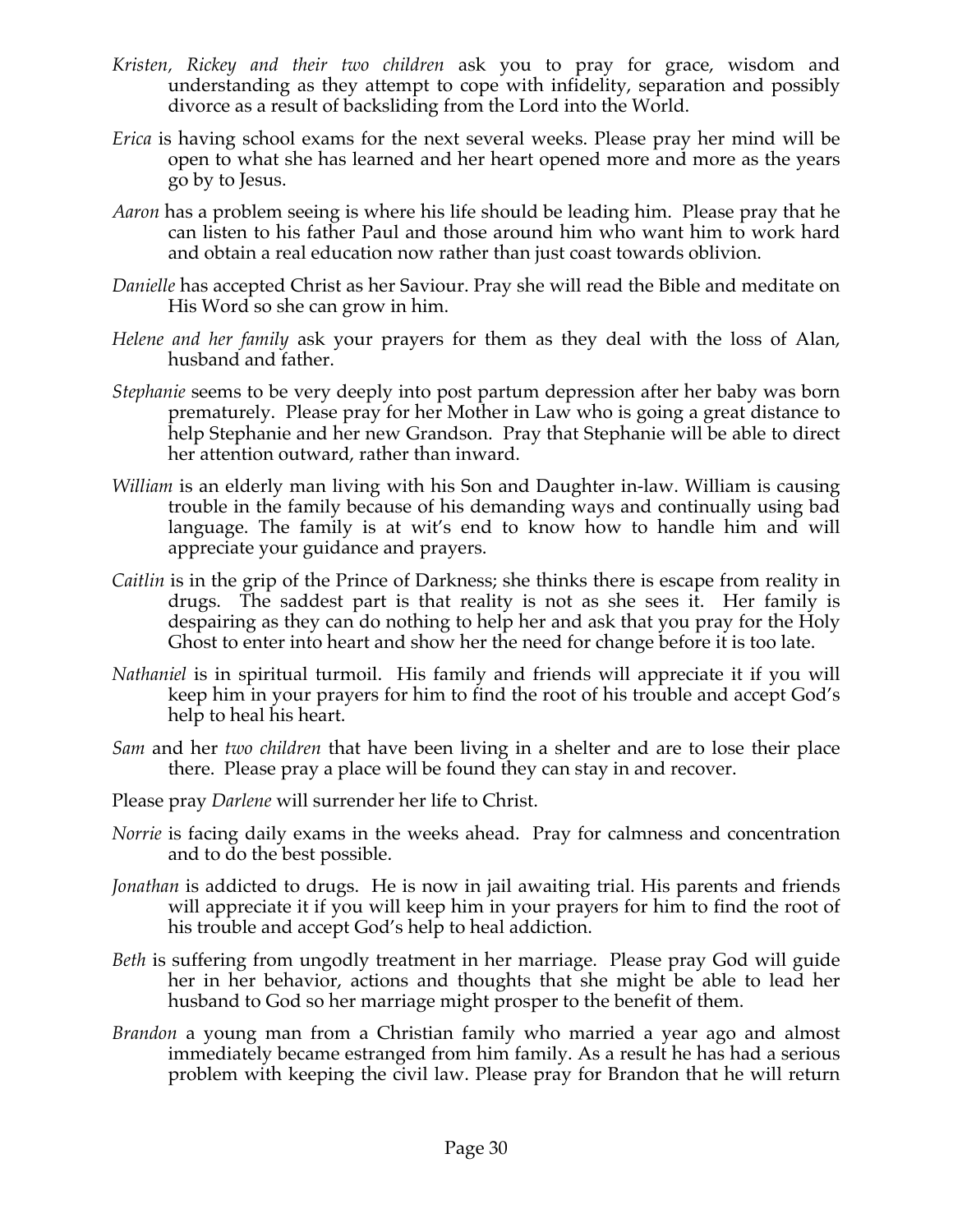to the Lord and the many problems will be eventually settled. Pray the hurt he has caused so many will be helped with our Lord's care and love.

*Dennis* has some decisions to make and will appreciate our Lord's guidance.

*Earl* to read and understand Scriptures he has been given.

- *Jeanette* has had many members of her family die from diabetes and several are near death now. Jeanette does not know the Lord and is despondent and perplexed about her family and herself. Please pray she can open her heart to allow the Holy Ghost in to bring her knowledge and understanding.
- *Dr. Elizabeth Raj* is teaching a biblical approach to the psychological problems facing many in our society today. She is battling against the growing influence of worldly psychology adopted by the churches themselves. Elizabeth constantly stresses answers are found between the covers of that precious Book, the Holy Bible. Please pray for encouragement, strength, fortitude and courage for her.
- *Daniel and Danielle* are experiencing family strife as a result of custodial issues with a daughter. Please pray they and those they strive with might look to the child's best interests in their time of difficulty and disagreement; to work for her best interests and not use her as a weapon amongst themselves.
- *Abigail* is a teenager who has behavior problems. She feels she is in an area of mental darkness. Please pray that she might look to God for help and not within herself.
- *Sara* asks that you pray for guidance for her as she deals with the stresses of her family and life. Pray that she can separate those things which she can affect from those things which she cannot and give her grace to accept that she cannot do everything and can only change those things within her control. She asks for God's help for her business so that she might remain gainfully employed while keeping up with the needs of her mother and husband and healing her own problems.

*Jacquie* to open her heart to God and accept His Love and Grace.

*Hap* asks you to pray he might be able to trust God will help him make the right decisions at the right time and not to worry uselessly, to change those things he can change, accept those things he cannot change, sleep well to be able to do the correct things with a clear head and that he will open his heart to the Holy Ghost.

### *Anglican Orthodox Church*

*From Bishop John Nakka of our Church Family in South India. We must know, but by the grace of God, we could, and may, experience the same in our own land:*

Dear ALL,

I am so painfully writing this mail as we are very very suffering a lot politically and also due to separation of our State. No power for around 10 to 12 hours in the cities and more than 12 hours in the villages. No enough drinking water, very hot summer.... Politically we are now really afraid as the sectarian hindu religious background parties took over the Union and State Governments. We are a religious minority in India and now our hearts started beating fast and do not know what happened for us in the near future. WE ARE REALLY UNFORTUNATE. We may live like a second grade citizens and we need to face a very hard persecution as was the Hebrews in Egypt. The persecution was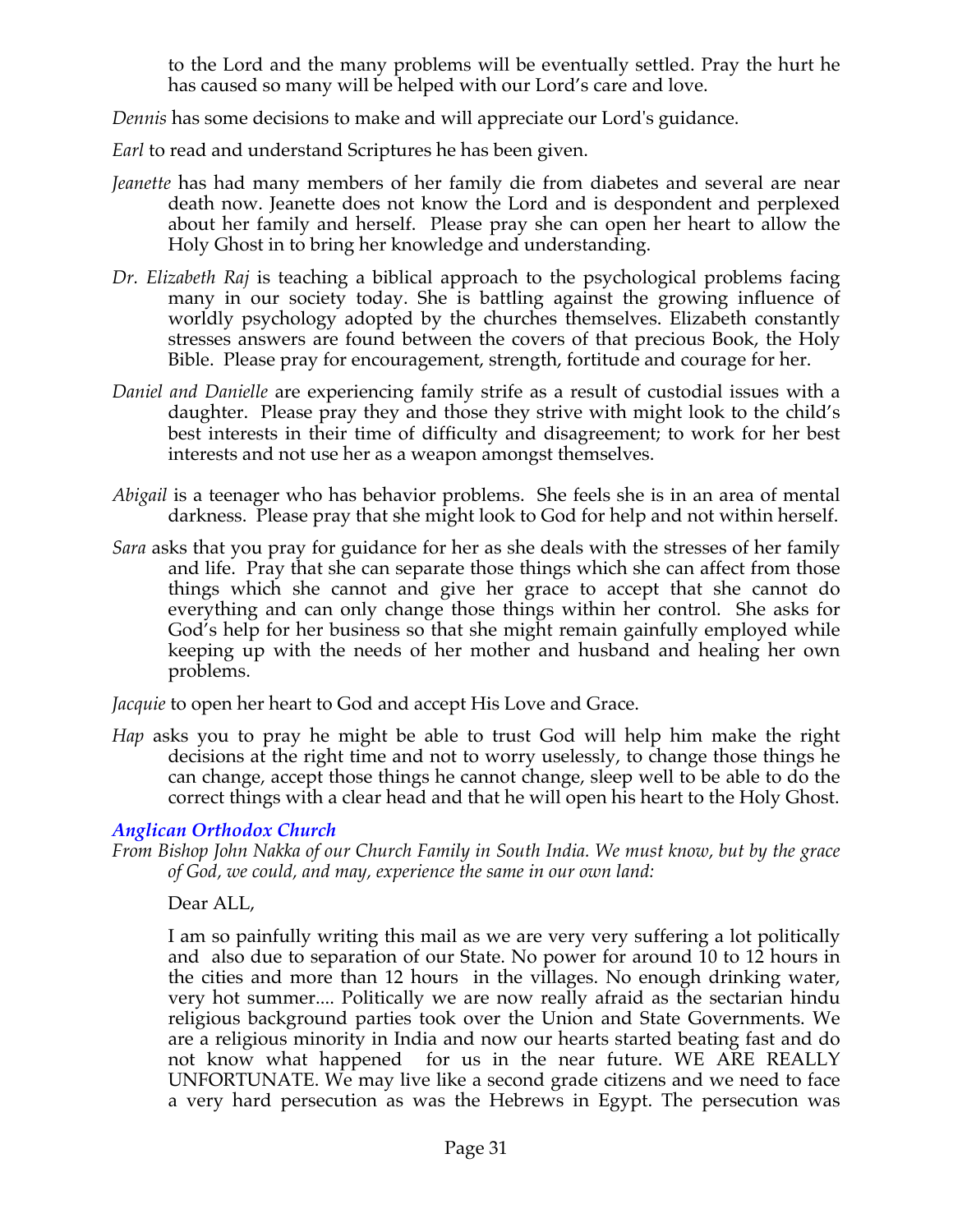already started and around 05 issues were reported for abuse, warnings and stopping the conventions etc., during this week alone i.e., just within a week after Mr.Modi took over the charge.

### PLEASE PRAY FOR CHRISTIANS IN INDIA.

yours fraternally in Christ,

+John.

- *Christians in the Central African Republic* are experiencing the ravages of a war between the Muslim and Christians. We have both ministers and members of the Anglican Orthodox Church in Central African Republic. Please pray for God's guidance and protection for all persecuted Christians and those around them.
- On 21 March 2014, *Faith Theological Seminary* in Gujranwala, Pakistan graduated a class. Please pray the Holy Ghost will fill the hearts of the graduates as they go forth to spread The Word of Jesus Christ our Saviour
- *Rev Paul Thompson,* pastor of Christ Anglican Church (AOC) in Oakland, Iowa, asks you pray for the Holy Ghost to enter the hearts of their congregation that they might find better ways to serve our Lord and bring the Word to those around them.
- *Rev Rick Reid* asks that you pray for Saint Andrews Anglican Church in Newton, North Carolina. They would like to see their congregation grow to the point is it selfsustaining and vibrant. The congregation asks that you pray for the Holy Ghost to enter into their hearts and inspire them to do their best to further His Will.
- *Saint Joseph of Arimathea Anglican Orthodox Church* is under a lot of stress. We all are, but they need even more prayer. Rev Roger Jessup, their wonderful minister, is pressed by the duties of a primary care giver, in addition to all the worries of this world. They have one of their family's primary breadwinners who will be soon unemployed, absent His intervention. As Rev Roger said so eloquently, "We must pray for those who mean us harm and deprive us of our property are our enemies: Our LORD has so commanded us." We must pray they will see light and cleave to it while turning their backs on the Prince of this World. Equally important, we must pray that the Lord will raise up a political leader from among us as He has done in the past. Pray also for trust in God for each member of the parish and for them to find economic relief.

### *Armed Forces & Contractors*

Airman Donny Patton (Hulbert Field, Florida), Jordan (USMC – Fleet Marine Force - Pacific), Trevor (USAF - KC-10 Boom Operator – New Jersey), Trevor (USN – Whidbey Island, EF-18 Pilot), Kurt Thomas (USN – Camp Foster, Okinawa)

### *Persecuted*

Around the world, Christians are under attack, not only in the Muslim world, but from Hindus and others in India. Also, they are under continual attack in the name of "Separation of Church and State" in the western world, as it becomes actively atheist or pro-devil buddy. Please pray for God's guidance and protection for all persecuted Christians and those around them.

## *Thanksgiving*

*Bishop Jerry Ogles, Executive Secretary Betty Hoffman and Rev Jack Arnold* give thanks for safe travel to Kenya last week to welcome the church there into the Anglican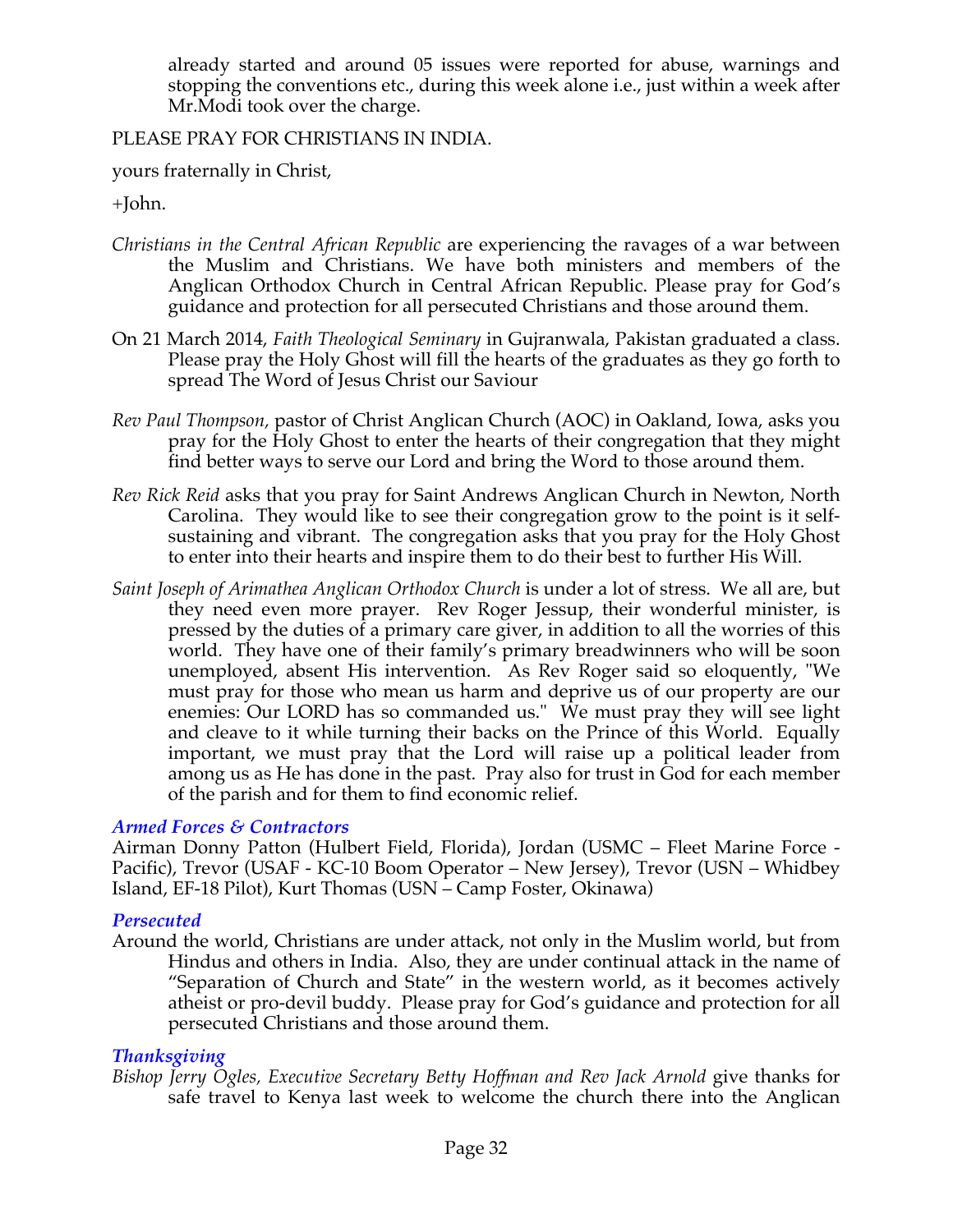Orthodox Church Worldwide Communion.

*Roy and Janet Morales-Kuhn and their daughter Liz* give thanks for travel to visit Liz and Southern California.

*Various Special Requests*

- *Nathalie* is teaching English in a small western Ukrainian town where they are having so many problems. Pray for Nathalie and others around the world who are standing up for Christian principles in their countries.
- This is a horrible time for the *people of India, Christians in particular*; they are having problems with Hunger, Bank Closings, Transportation and Schools not functioning. Pray for the Leaders and Members of our Church in Eluru Andhra Pradesh. Pray their basic needs will be met and God will be close to them in this time of need.
- *Lisa* discovered her 9 year old daughter *Mariah* had been raped. This is in the court system now and we know that prayers are needed for this family. "The effectual fervent prayer of a righteous man availeth much" James 5:16 Lisa says she feels the power of your prayer in God's hand on her heart.
- Please pray for *all the people of Egypt*; Bishop Mouneer Anis of Egypt is asking your prayer as the supporters of the deposed Mursi government, with the support of the United States government, have been attacking Christian churches--Anglican, Catholic and Orthodox. They destroyed the car of Anglican priest Rev. Ehab Ayoub. The people of Egypt, the people of the United States need our prayers, even more so the people of the Muslim Brotherhood that they might repent of their evil and know God so the rest of the people may live in peace.
- We ask that you pray, please ask God that the Holy Ghost might give you insight into how you might make the lives of your friends and family better. Remember helping others is not just those who you don't know!
- Please join us in praying that the *Free Teen Guitar Class* will be continue to be an opportunity for God to work in the lives of the kids and their families. Please ask God to guide the class to new opportunities to make Him known to others. Help us to let the love of our Lord shine through us into their lives, putting Him first, so that He might enter in to their hearts and lives.

# *The near future, as well as Next Sunday*

4 July 2013 – Independence Day– Morning Prayer - Service start time 1000 (10:00 am); welcome or gathering songs before the service at 0945 (9:45 am); **Time 1000 (10:00 am); Location – 10603 Burrell Way, Descanso, CA**

6 July 2013 – Third Sunday after Trinity– Morning Prayer - Service start time 1000 (10:00 am); welcome or gathering songs before the service at 0945 (9:45 am); **Time 1000 (10:00 am); Location – 10603 Burrell Way, Descanso, CA**

13 July 2013 – Fourth Sunday after Trinity– Morning Prayer - Service start time 1000 (10:00 am); welcome or gathering songs before the service at 0945 (9:45 am); **Time 1000 (10:00 am); Location – 10603 Burrell Way, Descanso, CA**